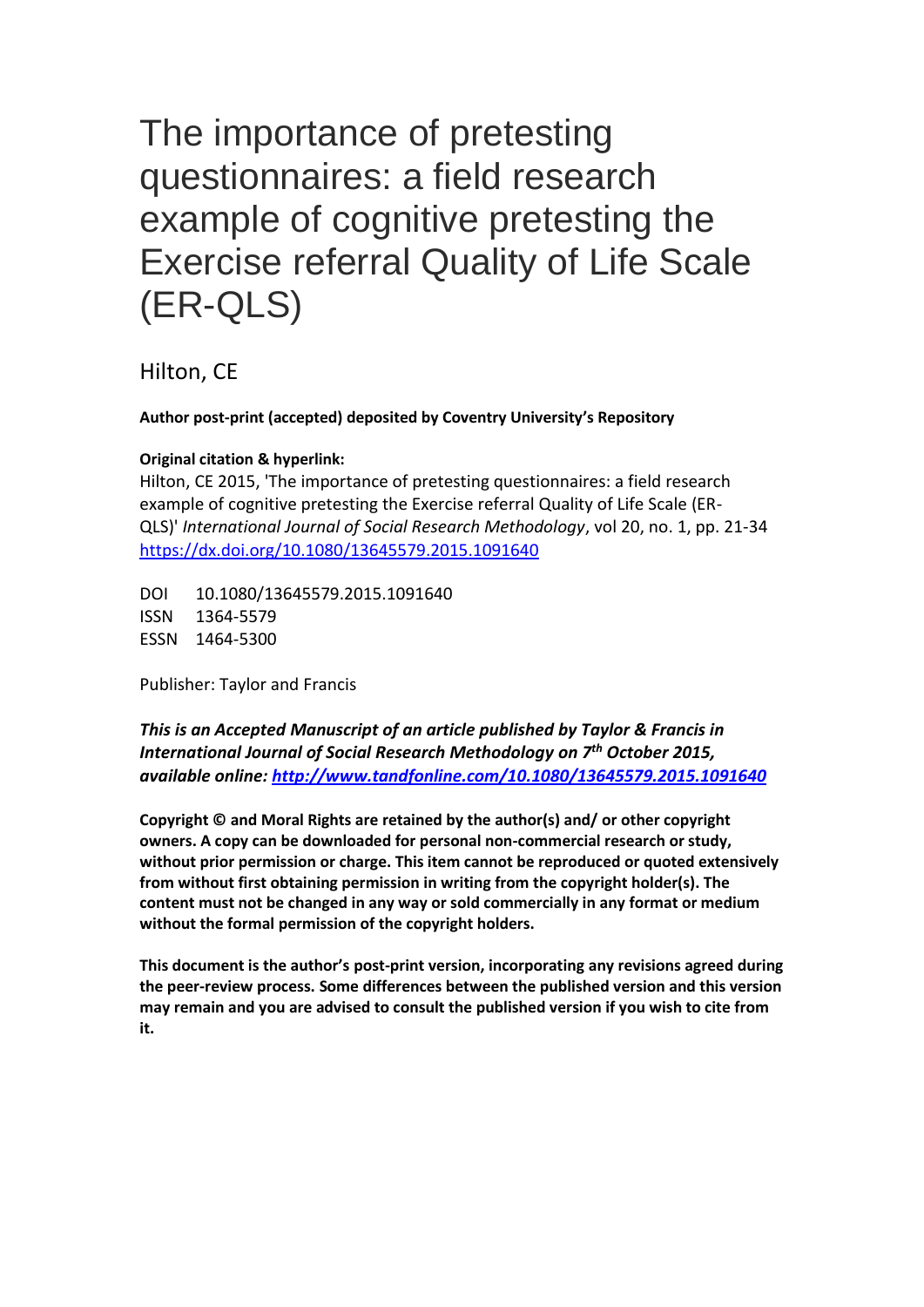**The Importance of Pretesting Questionnaires: a Field Research Example of Cognitive Pretesting the Exercise referral Quality of Life Scale (ER-QLS).**

#### **Abstract**

 The development of questionnaires, surveys and psychometric scales is an iterative research process that includes a number of carefully planned stages. Pretesting is a method of checking that questions work as intended and are understood by those individuals who are likely to respond to them. However, detailed reports of appropriate methods to undertake pretesting are currently underrepresented within the literature. This study presents a detailed protocol of a cognitive interview pretesting approach that informed the development of the Exercise Referral Quality of Life Scale (ER-QLS) - a measure of life-quality designed specifically for structured clinical exercise settings. This documented approach to pretesting was based upon Willis's (2005) recommendations and proved a vital stage in the scale development process, without which the item problems detected would have carried forward into the statistical analyses. The current protocol intends to contribute to reducing the current shortfall in pretesting guidance for practitioners and researchers.

 Key words: Cognitive Interviewing, Pretesting, Questionnaire Design, Questionnaire Development, Item Generation, Quality of Life.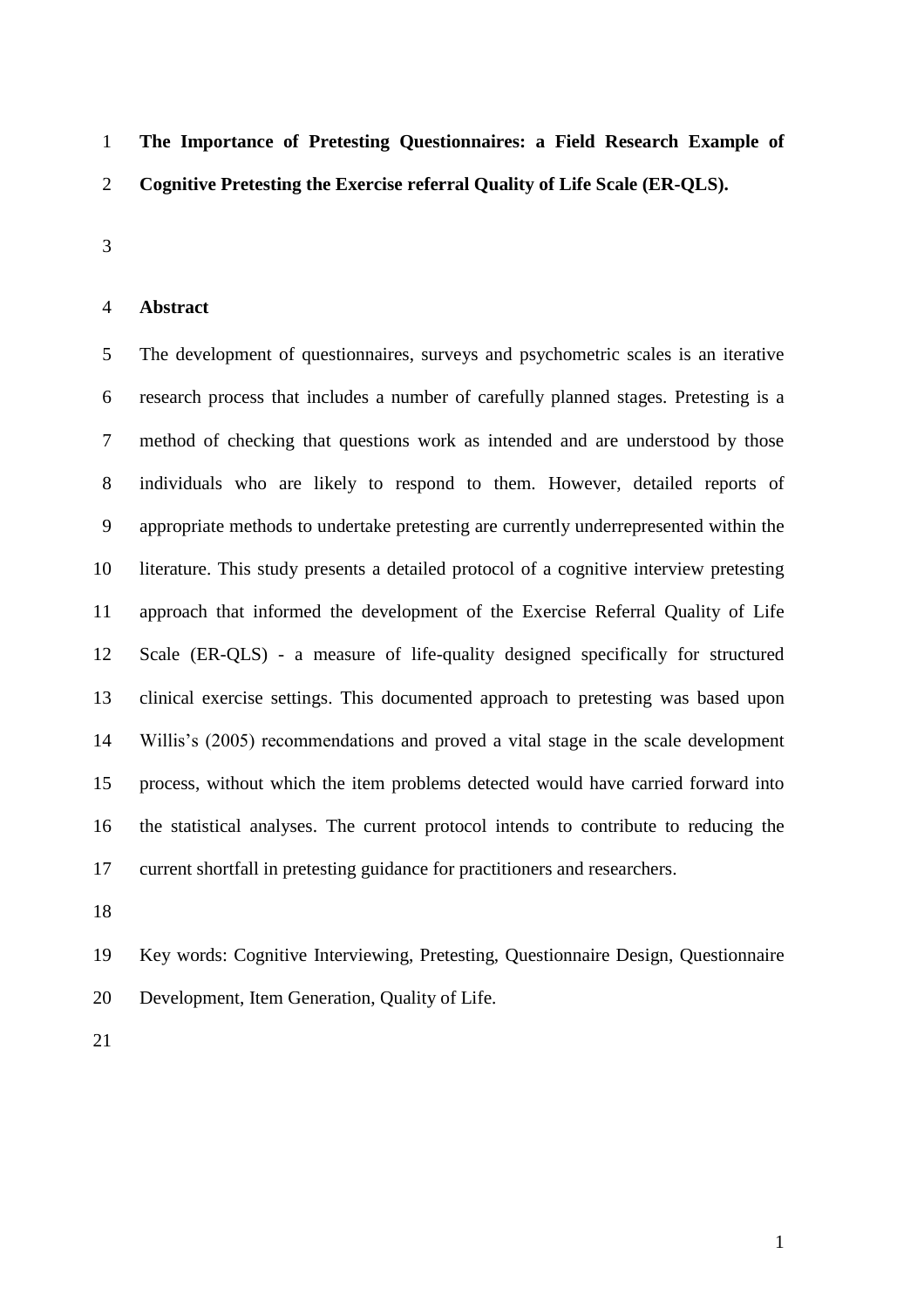#### **Introduction**

 A frequent difficulty with questionnaire design is that respondents commonly misinterpret questions and this difficulty has been consistently recognised within the literature (e.g., Belson, 1981; Hunt Sparkman & Wilcox, 1982; Nuckols, 1953). Pretesting is a method of checking that questions work as intended and are understood by those individuals who are likely to respond to them. It is also the case that pretesting has the capacity to reduce sampling error and increase questionnaire response rates (De Leeuw, 2001; Drennan, 2003) and may be a valuable method to evaluate whether a new measure performs in the field as planned (Greco & Walop, 1987).

 Whilst the value of pretesting has been recognised as critical to the valid measurement of phenomena by survey methodology (Alaimo, Olson & Frongillo, 1999) few studies have been published that report specific pretesting protocols with an appropriate level of detail regarding the methods undertaken or guidance for others (Presser et al., 2004). There is generally no consensus regarding best practices (Beatty & Willis, 2007; Presser et al. 2004) and Collins (2003) has identified that an evaluation of the methods used is often lacking. For example, Subar et al. (1999) reported how cognitive interviewing methods assisted in the development of food frequency questionnaires. However, there was comparatively little detail reported on the specific methods employed compared to that which detailed the formulation of the food frequency measure itself. This typical example makes it difficult for scale developers to make well-informed decisions as to how pretesting could or should be undertaken and perhaps move towards a best practice approach to pretesting scales under construction. Nevertheless, cognitive pretesting is considered an important part of the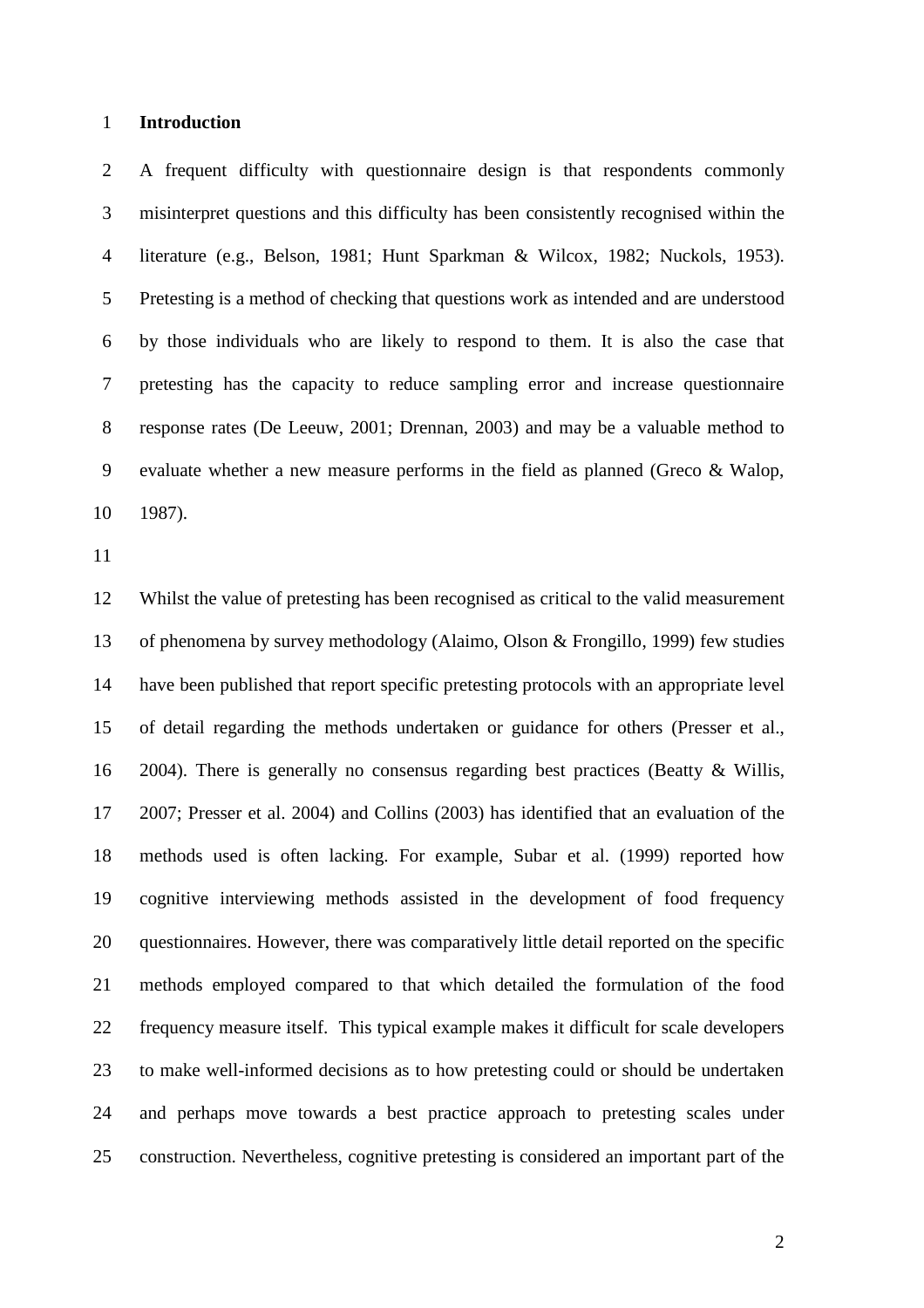questionnaire design research process - the only way to determine in advance whether a questionnaire causes problems for interviewers or respondents (Presser et al., 2004) and also as a valuable addition to psychometric techniques when validating complex tools (De Silva, Harpham, Tuan, Bartolini, Penny, & Huttly, 2006). Indeed, the UK Census have published the procedures undertaken to test the questions used in the 2011 survey for England and Wales (see Census Programme, 2011 for an example of health question pretesting procedures). It is perhaps for these reasons that more recently, attempts have been made to publish the protocol of this vital stage of measure development (e.g., Vis-Visschers & Meertens, 2013) and with specific reference to checking for the influence of language differences on item interpretation (Berrigan, Forsyth, Helba, Levin, Norberg and Willis, 2010; Park, Sha & Pan, 2014). Although generally, understanding regarding the most effective approaches to pretesting, with published examples that researchers and practitioners may use to help inform the development of a suitable protocol, is currently lacking.

 Foddy (1993) has offered a critical appraisal of pretesting methods. It is typical for the purpose of pretesting that: a) respondents will be asked to think out loud while completing the test questionnaire and/or b) the interviewer will introduce probe questions to check that the questions are understood and being interpreted as intended. Utilising only the think-aloud technique is difficult and probe questions tend to encourage think-aloud behaviour. Also, a combination of both methods usually removes the need to provide specific think-aloud instruction to participants that may find this difficult. Consequently, a number of researchers have deemed that cognitive interviewing is best characterised as a combination of think-aloud *and* probing procedures (Jobe, 1989; Sudman, Bradburn & Schwartz, 1996; Willis, 2005; Willis,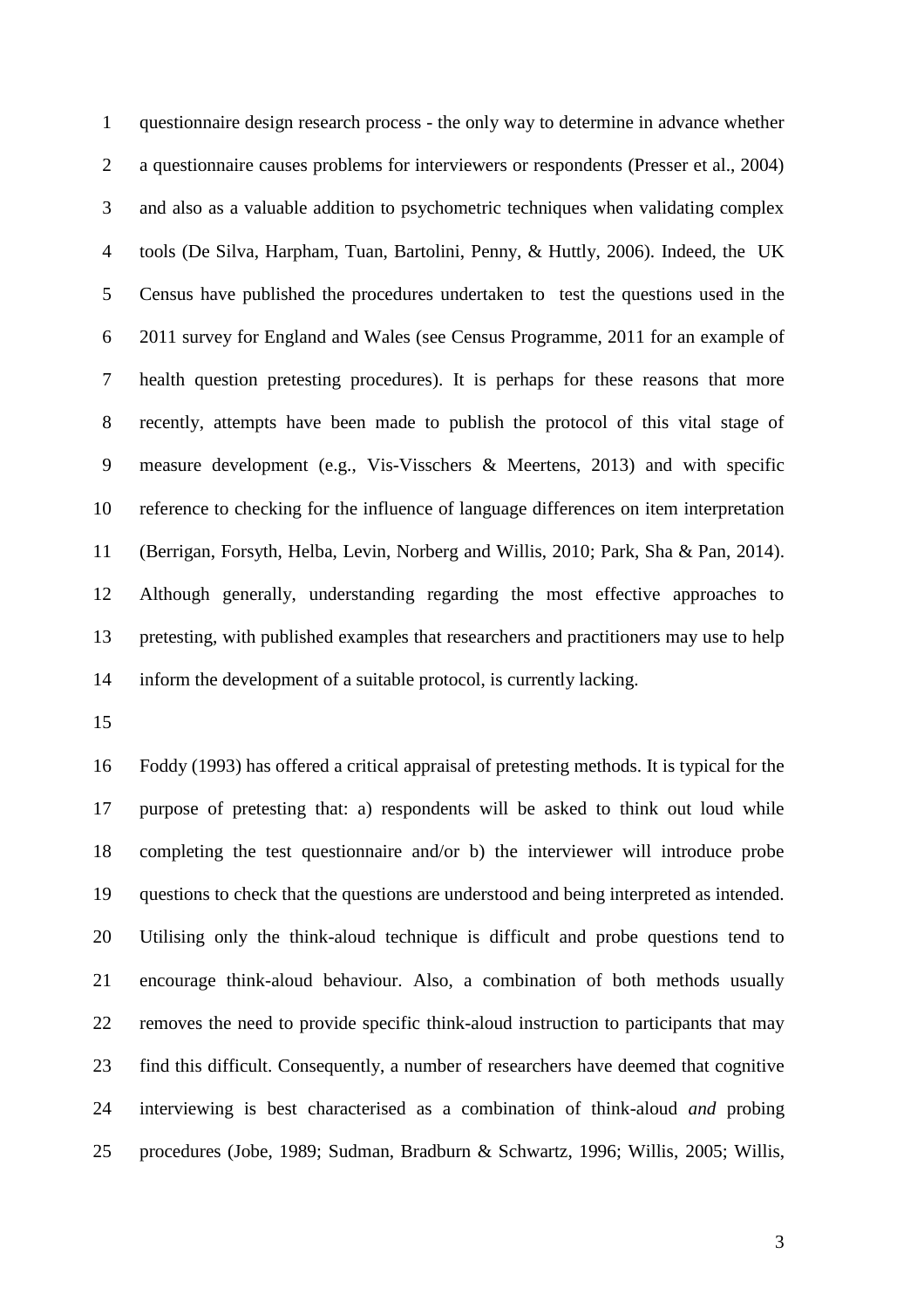Royston & Bercini, 1991). Willis (2005) has offered one of the most comprehensive guides to pretesting. However, there are few published examples of the practical application of the methods proposed. As a consequence, whilst the approaches suggested may make intuitive and practical sense, empirical evidence of the application of the proposed techniques in practice is warranted.

 The current paper reports the pretesting protocol used to test the performance of the items generated for a new quality of life scale designed for clinical exercise settings. The Exercise Referral Quality of Life Scale (ER-QLS) (see Hilton, Minniti & Trigg, 2015) is a 22-item measure with measurable domains of physical and mental well- being, injury pain and illness and physical activity facilitators. The scale may be scored globally or sub-dimensionally and responds directly to the requirement for exercise referral schemes to evaluate quality of life outcomes for those referred (NICE, 2014).

 The purpose of the pretesting reported in the current paper was to utilise the pretesting recommendations of Willis (2005) to: assess how well the items were understood and interpreted, to provide insights into the general quality of the formatting, acceptability and face validity of the measure and to consider if the method of administration (i.e., self-complete, interview or telephone administered) would impact upon respondents interpretation of items. It was also anticipated that others seeking examples of pretesting protocols may utilise the approach employed here for use in their own research.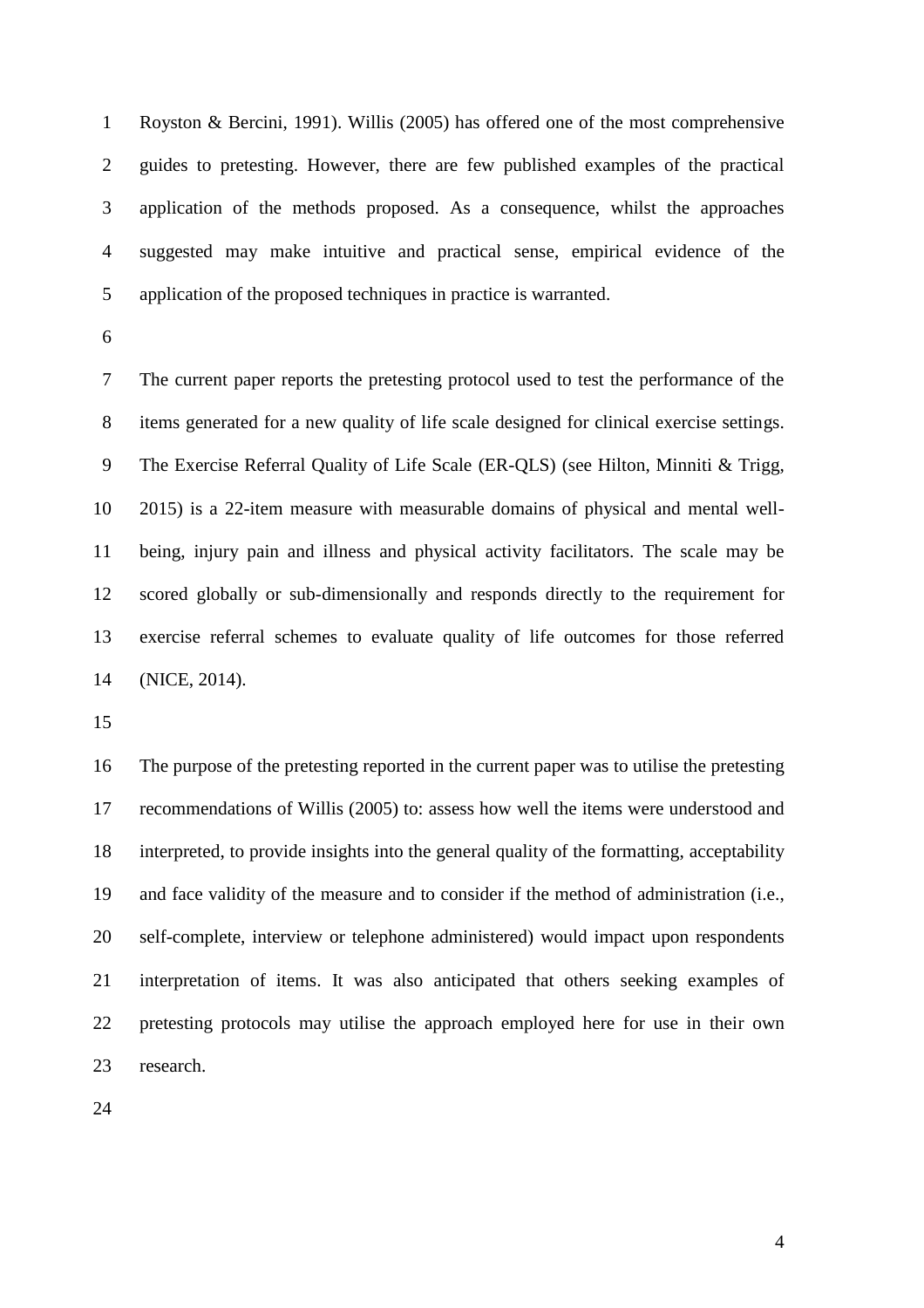#### **Methods**

#### *Participants*

 Ethical approval was granted from the National research Ethics Service (NRES) and also a UK university. Twelve females and three males (*N = 15*) were recruited from a local exercise referral scheme for the purposes of pretesting and this cohort of participants was exclusive to the cognitive pretesting phase of scale construction. It is typical that five to ten people are recruited for the purposes of pretesting (Willis, 2005) although recruitment continued until data saturation was reached whereby a concept was mentioned frequently, described in similar ways by different people or when the same ideas arose repeatedly (Holloway, 1997). Participants ranged in age 11 from  $36 - 76$  years ( $M = 60$ ,  $SD = 10$  years). Table 1 indicates at what stage of their referral into exercise the participants were at when the pretesting was conducted. The employment status of participants included employed (*n = 4*), retired (*n = 10*), and 14 unemployed  $(n = 1)$ . The reasons for referral included weight loss, asthma, diabetes, hypertension, depression, mobility and joint difficulties, smoking cessation and post operative and cardiac rehabilitation (Table 1). These demographics are typical of those who are referred into 12-week exercise programmes (see Dugdill, Graham & McNair, 2005; James Johnston, Crone, Sidford, Gidlow, Morris, & Foster, 2008) and representative of the individuals for whom the ER-QLS was intended which is a recommended sampling approach to cognitive interviewing (Willis 1994, 2005).

*insert Table 1 here* 

#### *Materials and Procedure*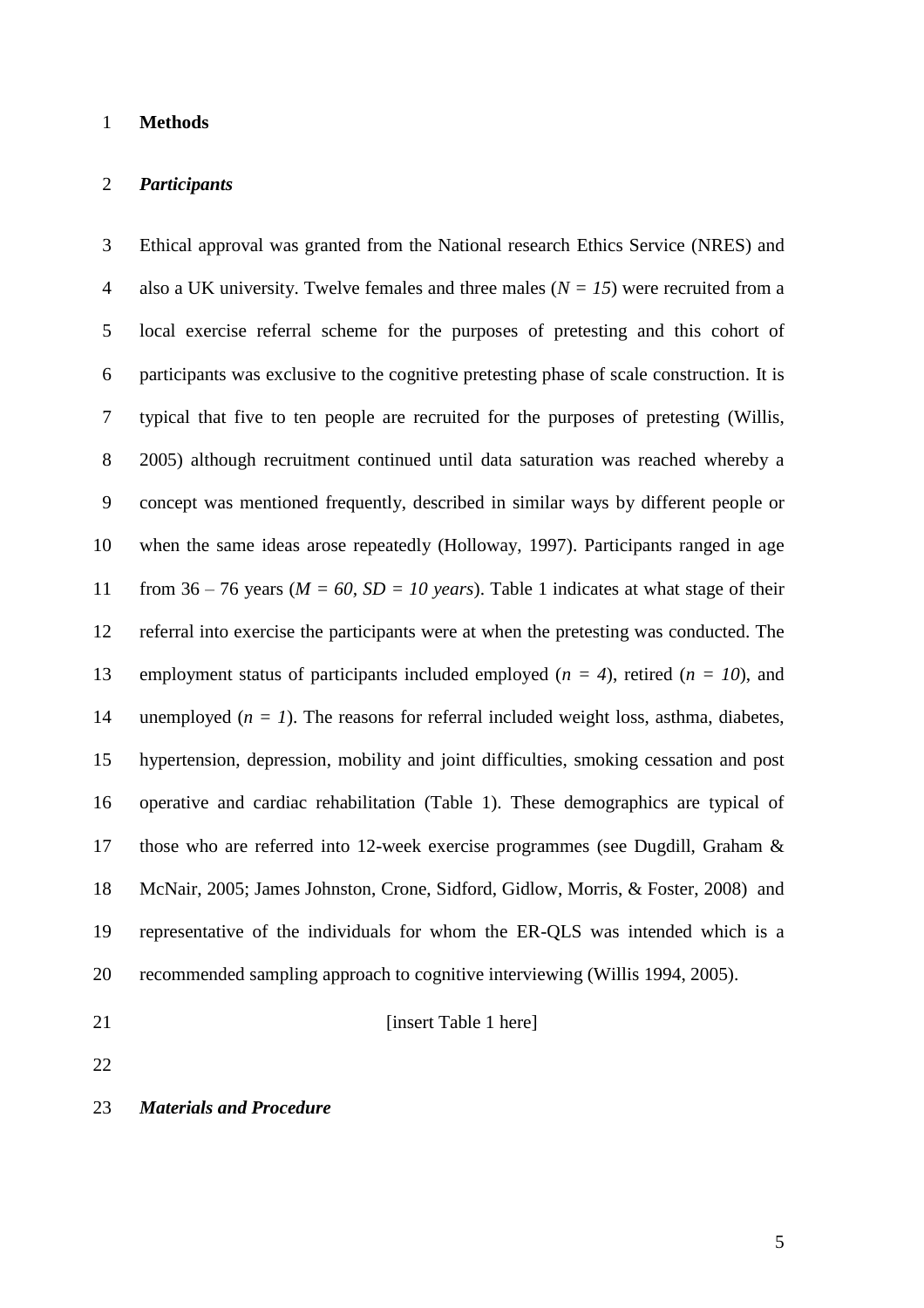The construction of the Exercise Referral Quality of Life Scale (ER-QLS) was undertaken in three distinct phases. Initially, focus groups comprising participants (*N = 23*) who had completed at least 12 weeks of an exercise referral programme were used to generate rich data. Phase two consisted of utilising this qualitative data to generate robust items for the ER-QLS by means of a systematic and iterative process with guidance from key texts (e.g., Brace, 2004; Foddy, 1993; Hague, 1993; Oppenheim, 1992; Streiner & Norman, 2008). This process was also employed to identify appropriate response options to each item and the development of appropriate response options was informed by the work of Skevington and Tucker (1999) who have published a comprehensive guide to designing response scales for cross-cultural use in health care. This complete process was subject to a process of iterative peer debriefing (Spall & Stephen, 1998) and this peer debriefing process also continued into the third phase of cognitive pretesting.

 In each case, pretesting was facilitated by a researcher who is experienced in qualitative interviewing and counselling methods which helped to facilitate rapport, collaboration and engagement during the interviews. Participants for all 15 cognitive pre-tests were recruited through a local exercise referral scheme in the UK. All participants were provided with a detailed Participant Information Sheet and gave full written consent to their participation. Fifty questions and accompanying response options were subjected to cognitive pretesting protocols that were designed based upon the recommendations of Willis (2005) and utilised both think-aloud and probing question techniques with the purpose of assessing how well the questions were meeting their objectives (Beatty & Willis, 2007). The responses to questions that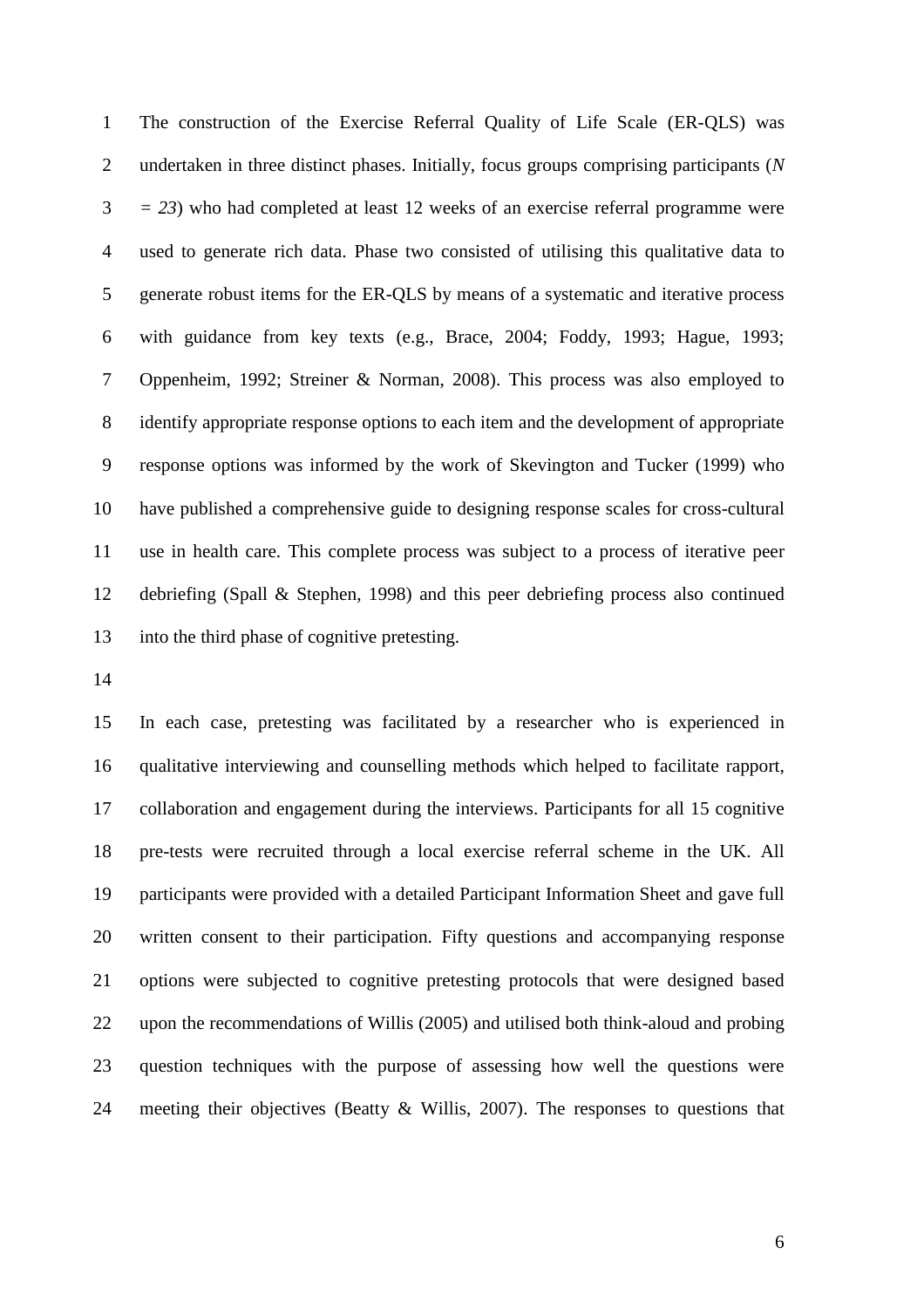- comprised the test version of the ER-QLS were developed as a 5-point Likert scale
- and were carefully selected to match items (see Skevington and Tucker 1999).
- 

 As mentioned earlier, it is usual that interviews are conducted with five to ten people (Willis, 2005). However, a greater total number of participants were included in the current study because the questionnaire was administered in three different ways, namely: a) self-complete with think-aloud and question probes (*n = 5*), b) interview- administered with think-aloud and question probes (*n = 5*) and c) telephone administered with think-aloud and question probes (*n = 5*) and data saturation was 10 reached at the same level (i.e.,  $n = 5$ ) in each condition. Testing in each of these conditions created a valuable opportunity to assess if the method of administration of the ER-QLS would affect the respondents understanding and interpretation of questions and subsequently inform recommendations for the administration of the final scale.

 An initial testing protocol was developed prior to pretesting using the recommendations of Willis (2005) and each of the 50 questions that were subjected to pretesting were allocated corresponding probe questions that reflected areas of clarification as appropriate. For the questions where it was necessary to check the understanding of a particular element of the item wording, the probes were quite specific. For example, to determine if the terms 'physical activity' and 'exercise' in the same question would cause confusion, participants were asked: *"the question uses the words physical activity and exercise in the same question. Does that sound OK to you or would you use something different?"* Other probes were more general and included questions such as *"how did you arrive at that answer?", "was that easy or*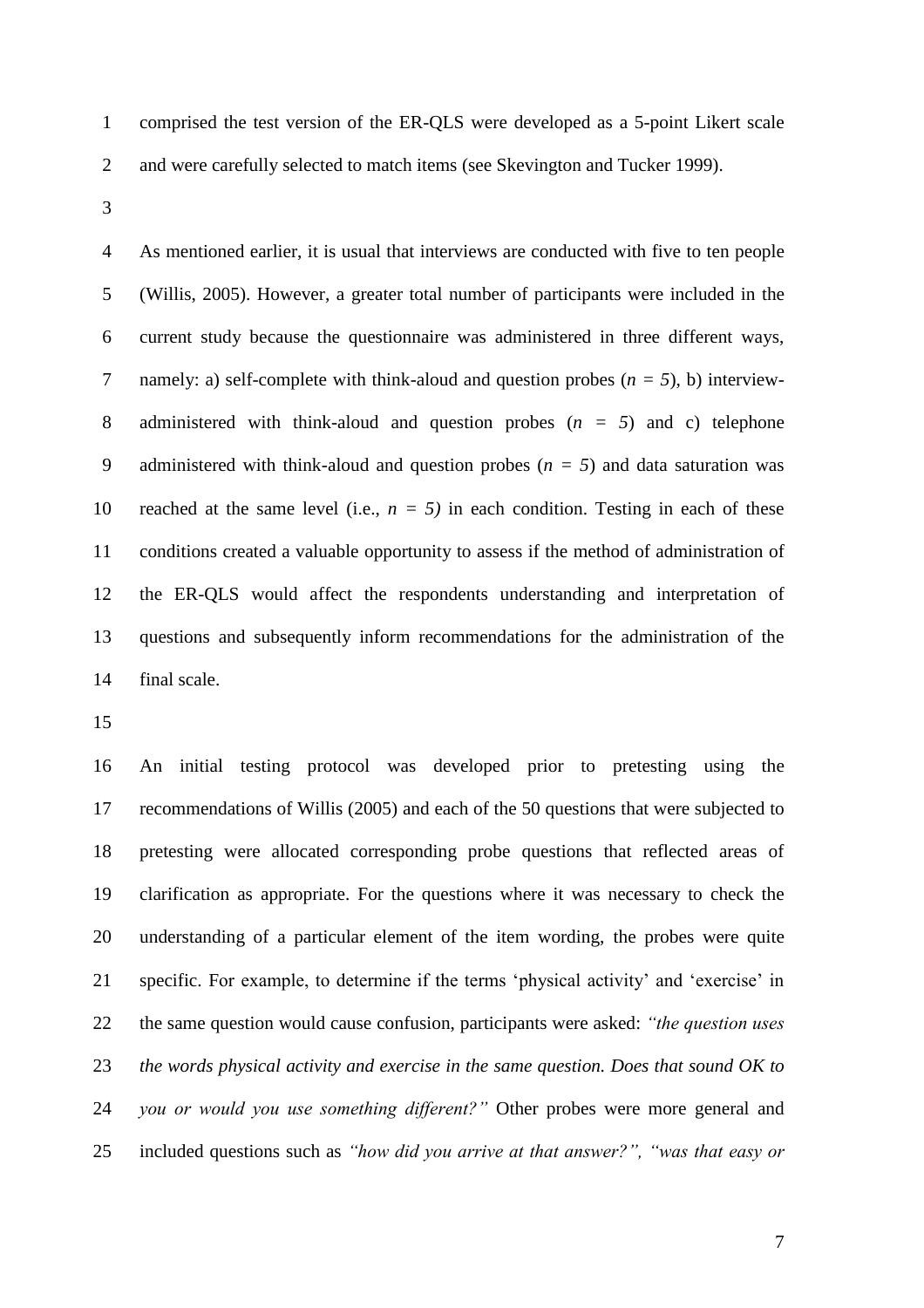*hard to answer?", "I noticed that you hesitated, tell me what you were thinking."* The intention was that each interview conducted was collaborative in nature and therefore, the conduct of the interviewer reflected this. Participants were encouraged to generate the majority of the conversation, while the researcher introduced both the pre- formulated and any additional probes at key points throughout the interview in a similar manner to that of a qualitative semi-structured interview (e.g. Braun & Clarke, 2014).

 As pretesting progressed and greater clarity was achieved regarding the interpretation of the questions by respondents, the initial probe protocol was amended slightly on two further occasions. For example, the question *"how much do you feel that you incorporate physical activity into your daily lifestyle?"* Had probes: *"what does the term physical activity mean to you?*" and *"In what way does this differ to the word exercise, if at all?*" These probes were included in the initial protocol. However an additional probe was introduced into a second version of the probe protocol: *"what sorts of things come to mind when you think of incorporating physical activity into your daily lifestyle?"* This allowed for an exploration of the term physical activity in addition to prompting for views regarding what is meant by daily lifestyle physical activity. Similarly, an example of an amendment that was made to the probe protocol on the third and final occasion was in response to the question *"how much do you feel that lifestyle factors (e.g., transport, time, childcare, poor health & the weather) affect your ability to be physically active?"* The initial and second probe protocol asked: *"how easy or hard was it to choose an answer?"* The third protocol also included an additional probe: *"you will notice that I provided you with some examples of lifestyle factors (transport, time, childcare, poor health and the weather) did these examples*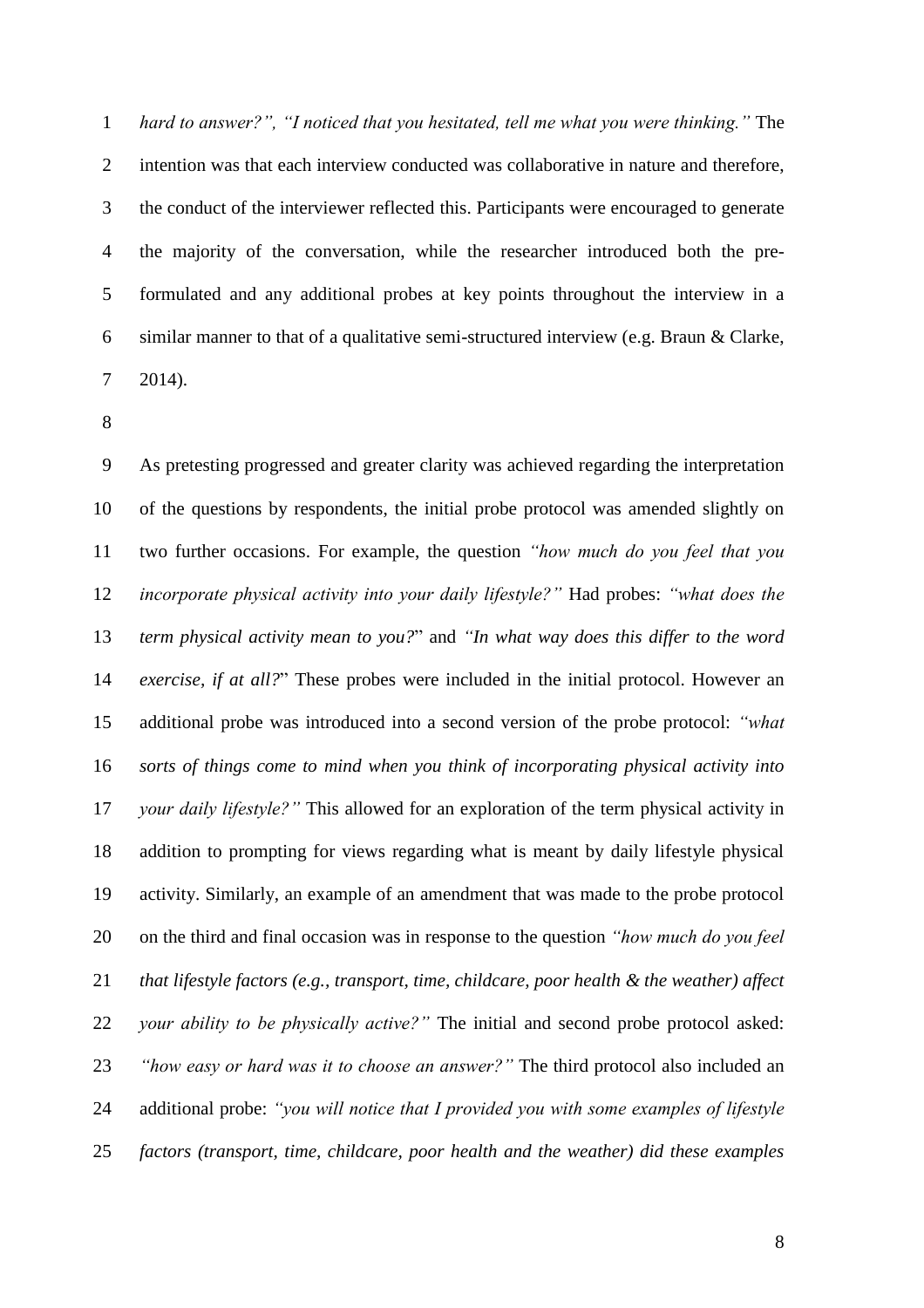*help you, or make it more difficult to answer the question?"* This allowed for a greater exploration regarding whether the inclusion of differing examples within one question were viewed as problematic in addition to a more general understanding of item response difficulty. A summary table exemplifying some of the types of probes used for a sample of questions can be viewed in Table 2.

- 
- 

*I* [insert Table 2 here]

 For the purposes of face validity considerations, participants were encouraged to comment on the complete test measure including formatting, presentation and relevance of its intended use at the end of the interview. This is especially important because the person who designed the questionnaire can very often have a differing perspective to the people for whom it is intended (Greco & Walop, 1987). Each interview was digitally recorded and notes were taken throughout. In order to enhance familiarity with the data, the interviews were listened to on a minimum of two occasions (Hansen, 2006) and notes made during the interview process were combined with any additional notes made from retrospective reviews of the audio data.

# *Data Handling and Analysis*

 According to Willis' (2005) recommendations, the pre-test data set was subjected to procedures as follows:

24 1) Cognitive interviewing outcome reports that summarised the results of each of the three conditions under which the questionnaire was administered were produced.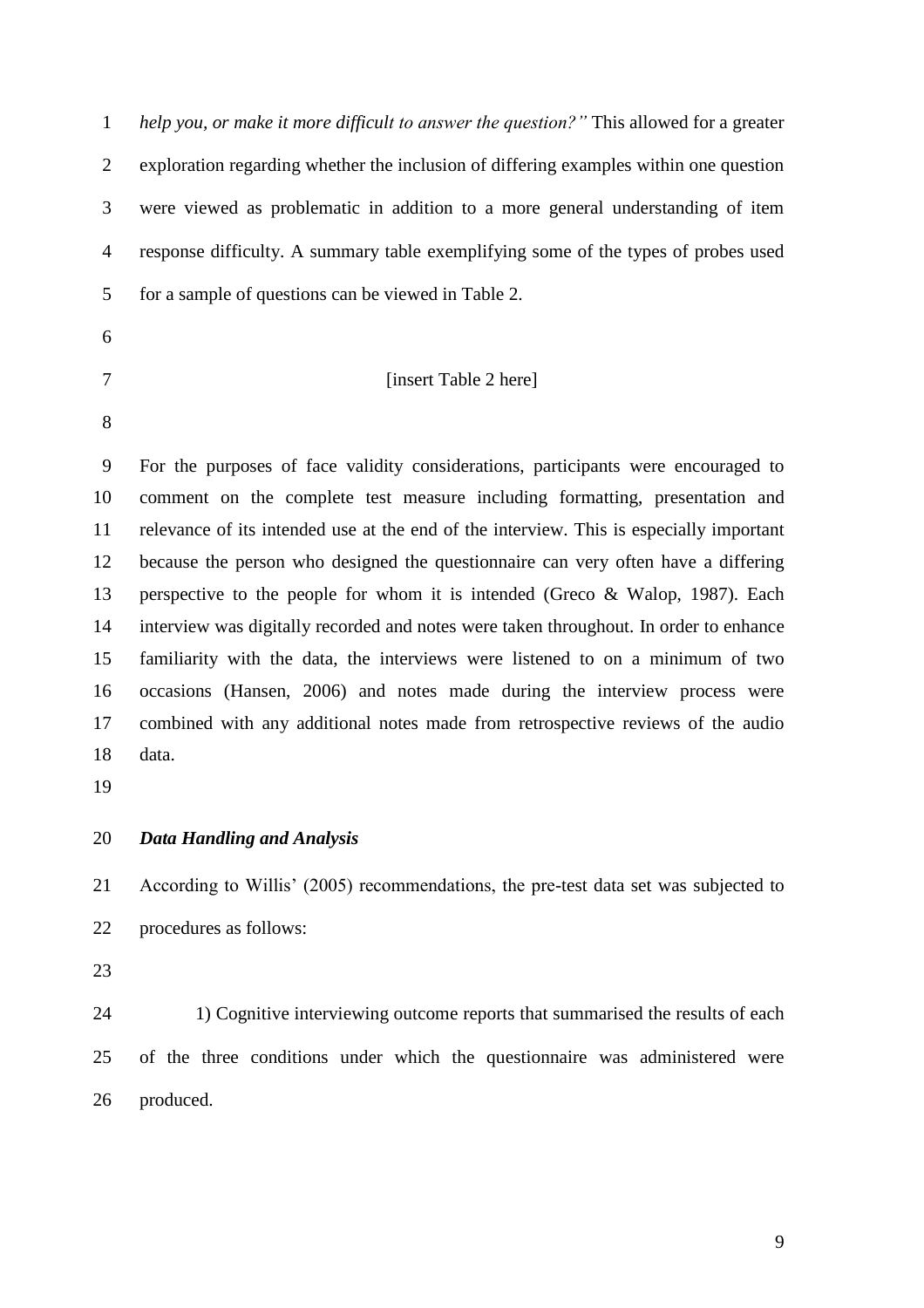2) Summary data records were given: a) qualitative consideration of what the problems were and whether they were similar across interviews, and b) quantitative consideration of the frequency with which problems emerged, to gain insights into the severity of the problem.

 3) The complete pool of participant responses and recommendations underwent an iterative phase of peer debriefing (Spall & Stephen, 1998) whereby the data were critically reviewed by researchers experienced in scale construction and a consensus regarding question wording was reached.

 The cognitive interviewing outcome reports were generated from carefully reviewing the audio data and the accompanying notes made by the researcher for each interview conducted under each of the three conditions (self complete, interview and telephone). For each question, the reports documented whether if any problems were experienced by participants in responding and if so, the nature of the difficulty. These summary reports revealed both the frequency and nature of item difficulties across all three administration methods and were used to generate an overview of item performance (Table 3). The resultant table and individual summary reports were reviewed by researchers, experienced in scale construction and consideration was given to each of the items that had been identified as problematic in terms of whether these items should be amended or removed from the test-item pool.

**Results**

 Qualitative and quantitative consideration of the frequency with which problems emerged gave rise to the following amendments: the wording of six questions was changed to reflect the recommendations of respondents, one question was split into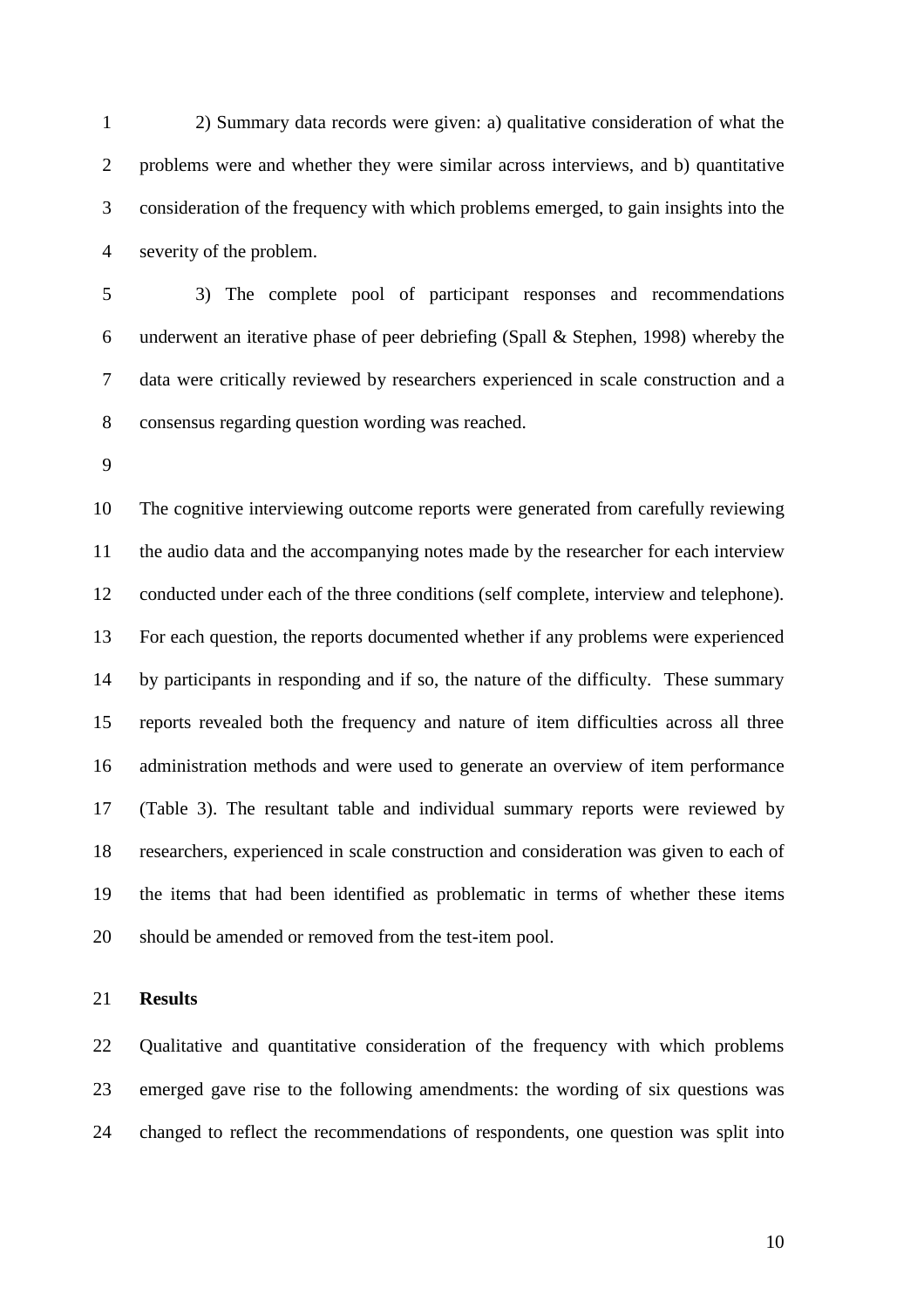| $\mathbf{1}$   | two separate questions for clarity and accuracy of interpretation and one question was   |
|----------------|------------------------------------------------------------------------------------------|
| $\overline{2}$ | removed completely because respondents considered that is was too general (Table 3).     |
| 3              | [insert Table 3 here]                                                                    |
| $\overline{4}$ |                                                                                          |
| 5              | What follows is a detailed account of the feedback provided by participants across the   |
| 6              | three cognitive pretesting conditions including those pretesting results that did not    |
| 7              | give rise to amendments.                                                                 |
| 8              |                                                                                          |
| 9              | The introductory instructions describing the purpose and method of completion of the     |
| 10             | questionnaire posed no difficulty with respect to understanding or interpretation.       |
| 11             | Comments provided by respondents indicated that the instructions were "clear",           |
| 12             | "very clear" and that there was "no difficulty at all" in understanding what was being   |
| 13             | requested.                                                                               |
| 14             |                                                                                          |
| 15             | Questioning probes were designed to test respondents' understanding of the term          |
| 16             | 'structured exercise'. Pretesting revealed that respondents interpreted the term as      |
| 17             | referring to exercise that was "supervised" or "organised", "exercise with a leader"     |
| 18             | or that was "undertaken at a particular time". These interpretations of 'structured      |
| 19             | exercise' reflected the interpretation that was intended.                                |
| 20             |                                                                                          |
| 21             | One of the questions tested included examples of lifestyle factors that the focus group  |
| 22             | participants had identified as being potential barriers to exercise participation. These |
| 23             | examples were transport, time, childcare, poor health and the weather. Probes were       |
|                |                                                                                          |

developed that aimed to clarify if including these examples in the question helped or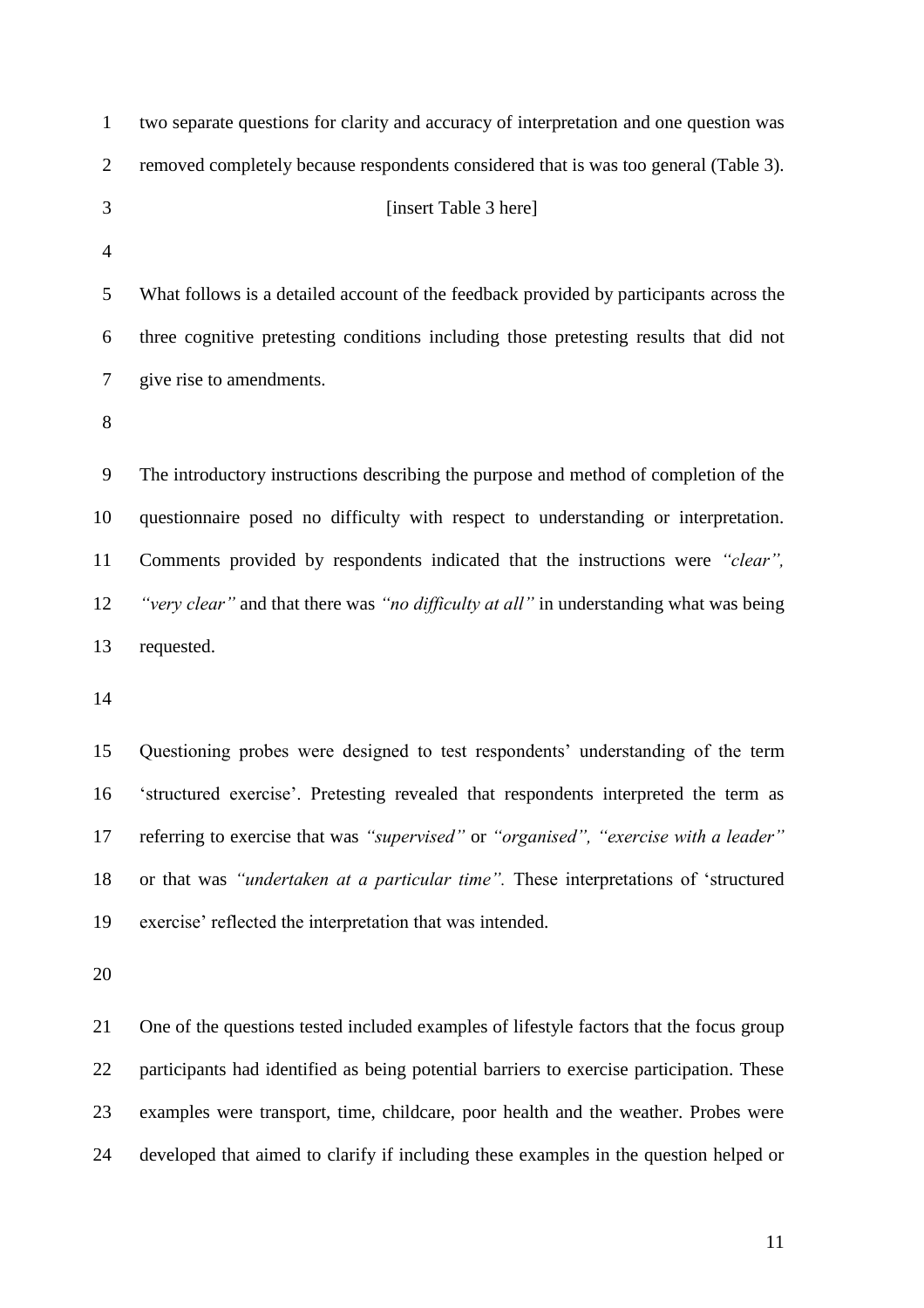hindered a response. Generally, it was felt that the examples helped respondents to complete the question. Indeed for older people, 'childcare' allowed respondents to consider commitments to the care of grandchildren. When participants were asked if removing the examples altogether would make the question clearer, only one respondent agreed. Similarly when questioned as to whether providing a separate question for each example would add clarity to interpretation, a single respondent agreed, but acknowledged the potential increase in respondent burden due to the increase in questionnaire length by employing this amendment. For these reasons, the question remained unchanged.

 Questioning probes were developed to establish what respondents understood by the terms 'physical activity' and 'exercise' and if including both terms in the same question was problematic. Results from cognitive interviewing across all three methods of administration revealed that including both terms within the same question posed no difficulties with the understanding, interpretation or the ability to respond to these questions.

 When questioned if any injury prevented the respondent from being physically active, probes were introduced to determine if the response scale would account for respondents who did not consider themselves to have any injury. This was particularly important to explore as none of the response scales devised by Skevington and Tucker (1999) allow for a 'not relevant' option. The question asked *"how much does any injury you may have prevent you from being physically active?"* In this case the response options were *'not at all'*, *'not much'*, *'moderately'*, '*a great deal'* or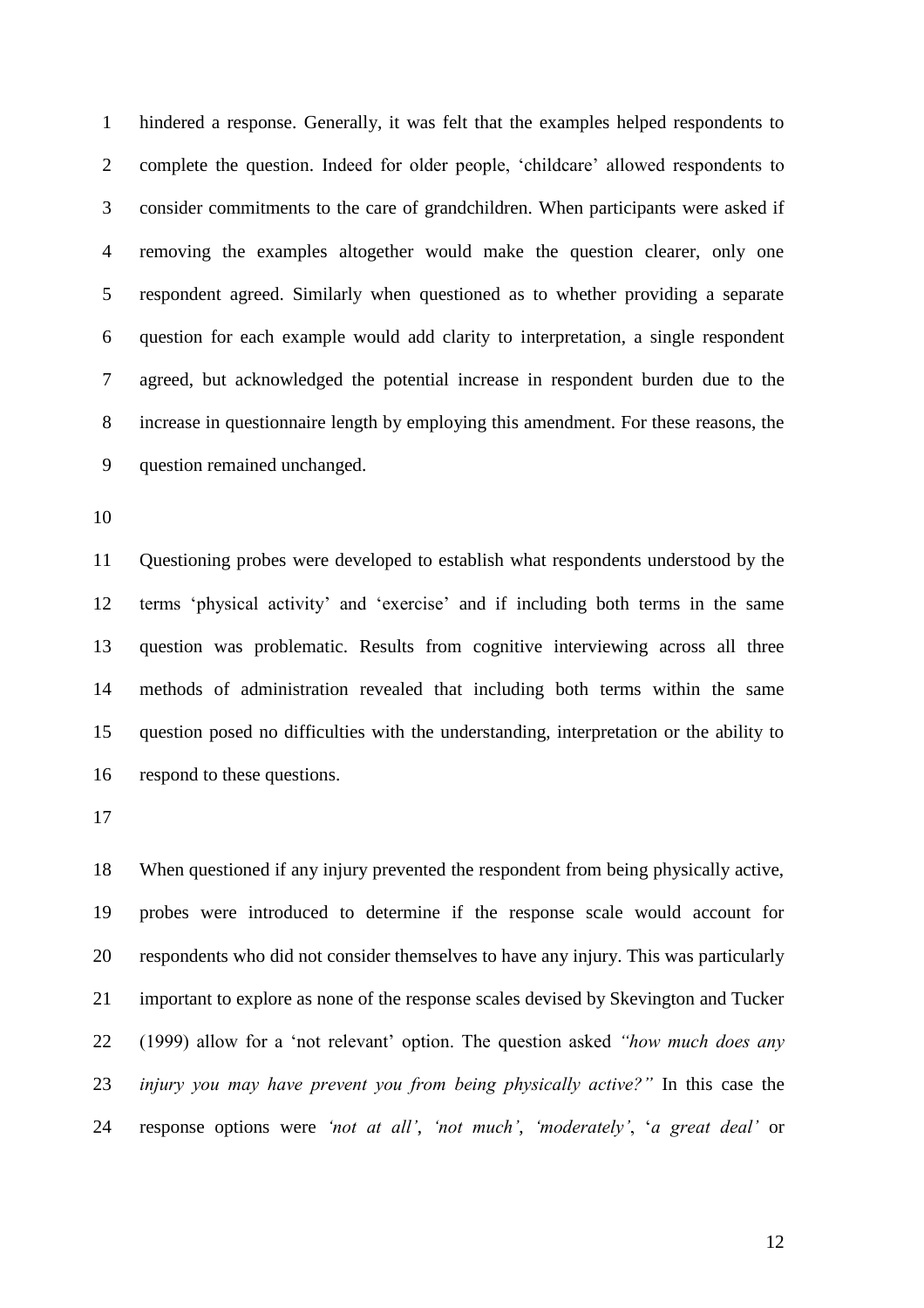*'completely'*. Cognitive pretesting determined that the response *'not at all'* was suitable and selected by those who had no injuries to report.

 The test questions *"how competitive are you"* and *"how determined are you"* were two of the most open questions included in the draft test measure and it was anticipated that these questions may subject to misinterpretation. General probes for these questions included: *"how did you arrive at that answer?", "was that easy or hard to answer?", "I noticed that you hesitated, tell me what you were thinking".* Pretesting revealed that some clarity regarding the context of competitiveness and determination would be required (i.e., generally or with respect to exercise). Two subsequent questioning probe protocols that were developed following initial testing included more specific probes that explored the level of specificity needed to respond to the question accurately. Two respondents who had completed the questionnaire under interview conditions and two respondents who had completed under telephone administration conditions reported that the question would require amending to reflect the specificity of general competitiveness and determination or with respect to exercise behaviour. Interestingly, those respondents who self-completed the questionnaire did not report any such difficulties. A close inspection of the qualitative data used to generate the items indicated that amending these questions to refer to exercise behaviour was more appropriate.

 Respondents were asked how confident they were to exercise in a leisure centre with minimum support. One respondent who self-completed the questionnaire reported that greater clarity may be required regarding the source of support; for example, from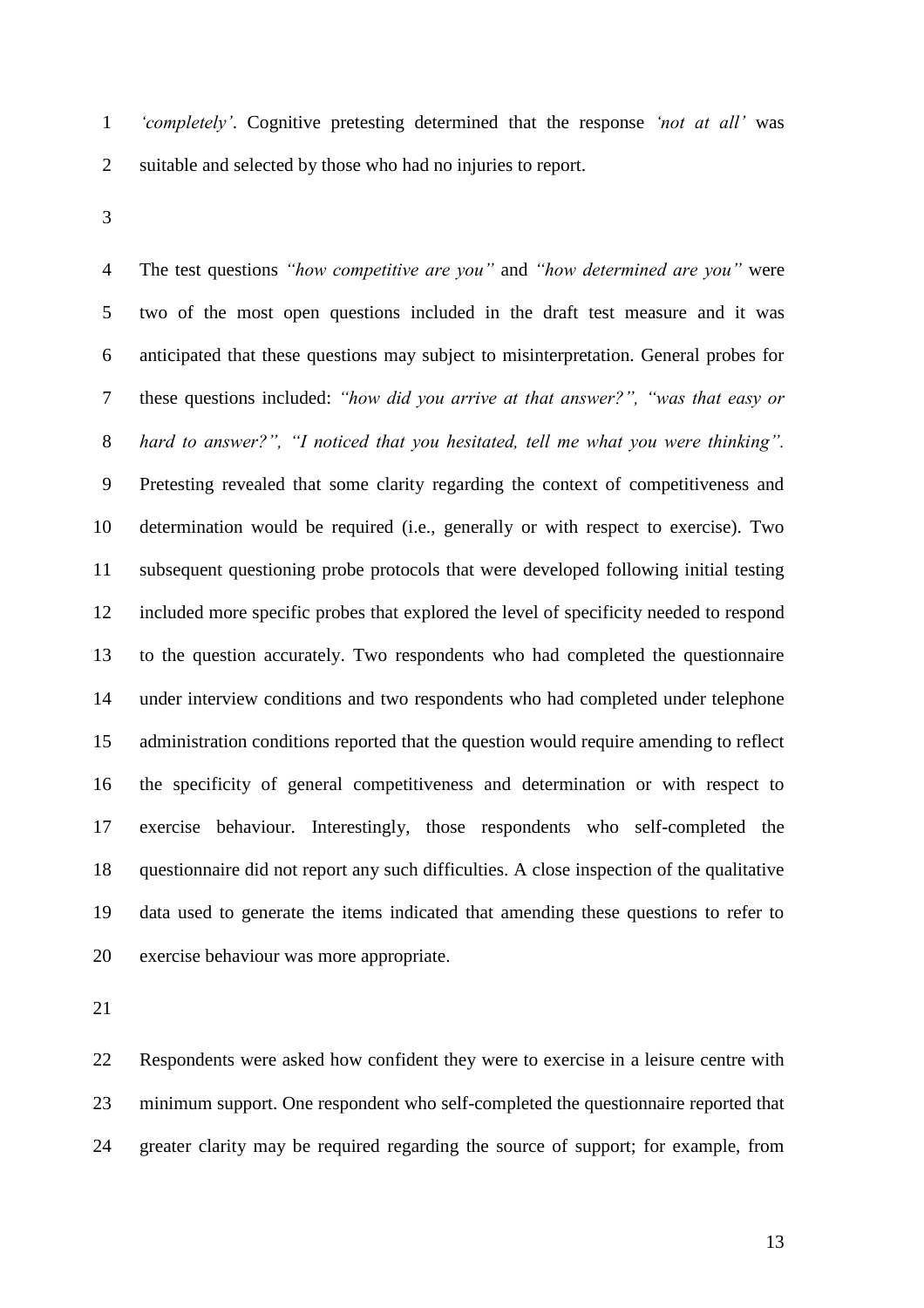friends and family or from an exercise instructor. Because the frequency of the difficulty was so low (i.e., a single report) and because another test question that targeted perceived support from *"others"* was amended and split into two to identify: a) support from family and friends, and also b) an exercise instructor to be physically active, this 'leisure centre support' question remained unchanged.

 Pretesting indicated that the word 'adhere' included in the question *"how well do you feel you adhere to eating habits that are beneficial to your health and any illness you may have?"* may prove problematic. During an iterative phase of peer debriefing (Spall & Stephen, 1998) researchers experienced in methods of scale development proposed alternative words and phrases such as *"stick-to", "sustain" "maintain" and "uphold"*. It was decided that the question focus was regarding the maintenance of healthy eating habits and for this reason a consensus was reached for the question to be re-worded to *"how well do you feel you maintain eating habits that are beneficial to your health and any illness you may have?"*

 With respect to face and content validity considerations, participant responses to ending probes that encouraged feedback on the ease or difficulty with which they completed the scale and if they had any suggestions for further development/amendments indicated that the measure was easy to complete and relevant to them. Participants' reports included that they had *"no difficulty at all"* with completing the questionnaire and that it was *"easy"* to understand and complete. A 64 year old female participant stated that the questions were *"particularly relevant to older people,"* and explained that from her own experience, some of the questions she had been asked throughout the course of her contact with medical professionals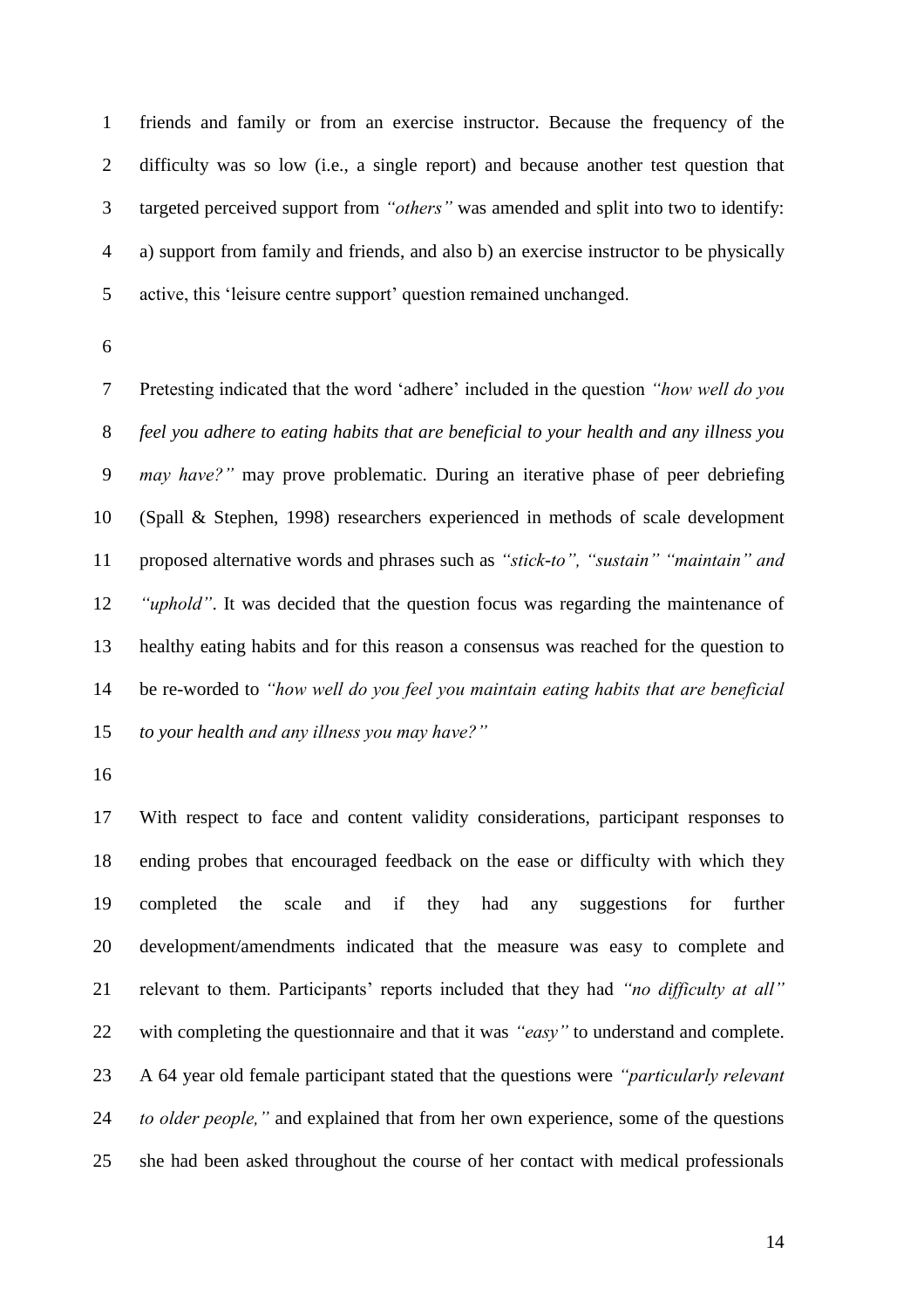had been less relevant to her daily lifestyle than those contained within the ER-QLS.

- No suggestions were made for the future development or amendments to the measure.
- 

#### **Discussion**

 The purpose of the current research was to cognitively pre-test the performance of items and corresponding response options of the ER-QLS to ensure that they were understood and interpreted as intended. The overall presentation and appropriateness of the scale was also assessed to ensure adequate face validity and it was intended that the protocol utilised would not only assess the performance of the ER-QLS but that others may benefit from a deeper understanding of the necessity of pretesting and use the current methods to inform the development of cognitive interviewing protocols for a similar purpose.

 The construction of the scale was guided by a number of key texts (e.g., Brace, 2004; Foddy, 1993; Hague, 1993; Oppenheim, 1992; Streiner & Norman, 2008) and overseen by the principles of brevity, simplicity and concreteness (Foddy, 1993). The instructions as to how to complete the test questionnaire, the response scales developed and general format were all based upon an existing validated measure of general life-quality (WHOQOL-BREF; Skevington, Lofty, & O'Connell, 2004). Such attention to the detail of item construction in this manner aimed to ensured adequate interpretability of the measure (Streiner & Norman, 2008). However, cognitive pretesting revealed problems with eight questions in total. This number of problems may have been minimised by the careful attention given to item construction but the detection of these errors further highlights the value of undertaking cognitive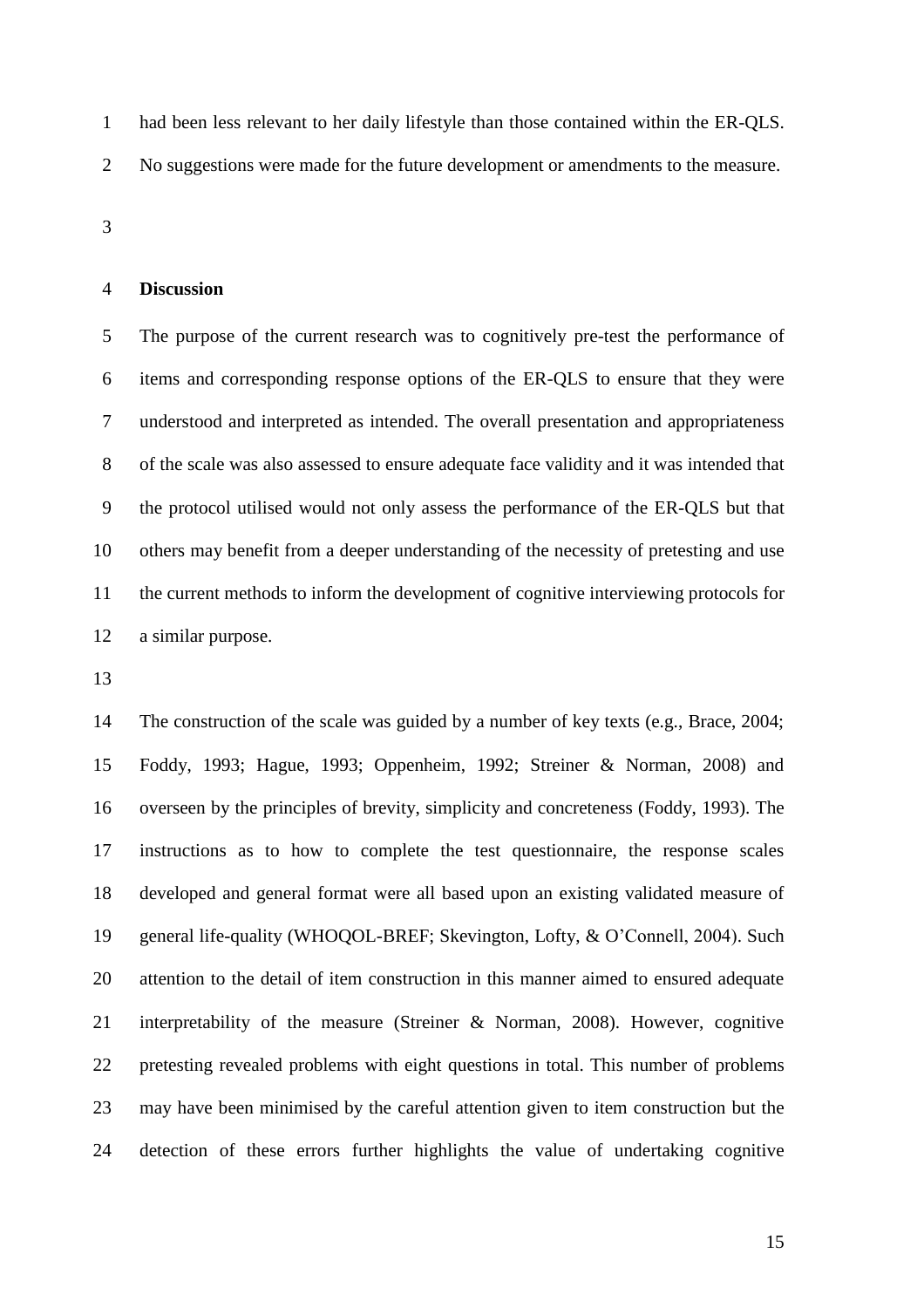pretesting during the initial phases of scale construction at the item level. Had cognitive pretesting not been undertaken, these problems would have been carried forward into the scale level and psychometric phases of research that followed which is important because no amount of statistical manipulation can account for poorly chosen questions (Streiner & Norman, 2008). In similar terms, a qualitative interview guide should be considered as a data collection too or perhaps collaborative encounter between interviewer and interviewee (Qu & Dumay, 2011) l that is potentially subject to the same participant interpretation difficulties. Consequently, it is reasonable to suggest that the findings of the current research may have helpful implications for pretesting qualitative interview guides. The cognitive pretesting approach documented here has the capacity to check that interview participants: understand the interview questions as they were intended, have the capacity to answer, are not burdened by the quantity and focus of questions asked and that memory recall does not inhibit their ability to respond, for example.

 The requirement of eight item amendments from a pool of 50 is comparatively less than identified in examples of previous research. For example, early work by Nuckols (1953) reported that one in six participants incorrectly re-defined a test question presented to them when asked to explain the question in their own words. Two items in the current study adopted this re-wording approach to item testing. These items were: *"how confident are you in your ability to participate in regular physical activity and exercise?* And *"how would you rate your current knowledge of the benefits of physical activity and exercise for health?"* Neither item posed misinterpretation difficulties. More recently than Nuckols' (1953) findings, Belson (1981) reported that only 29% of respondents offered the intended interpretation of a question and,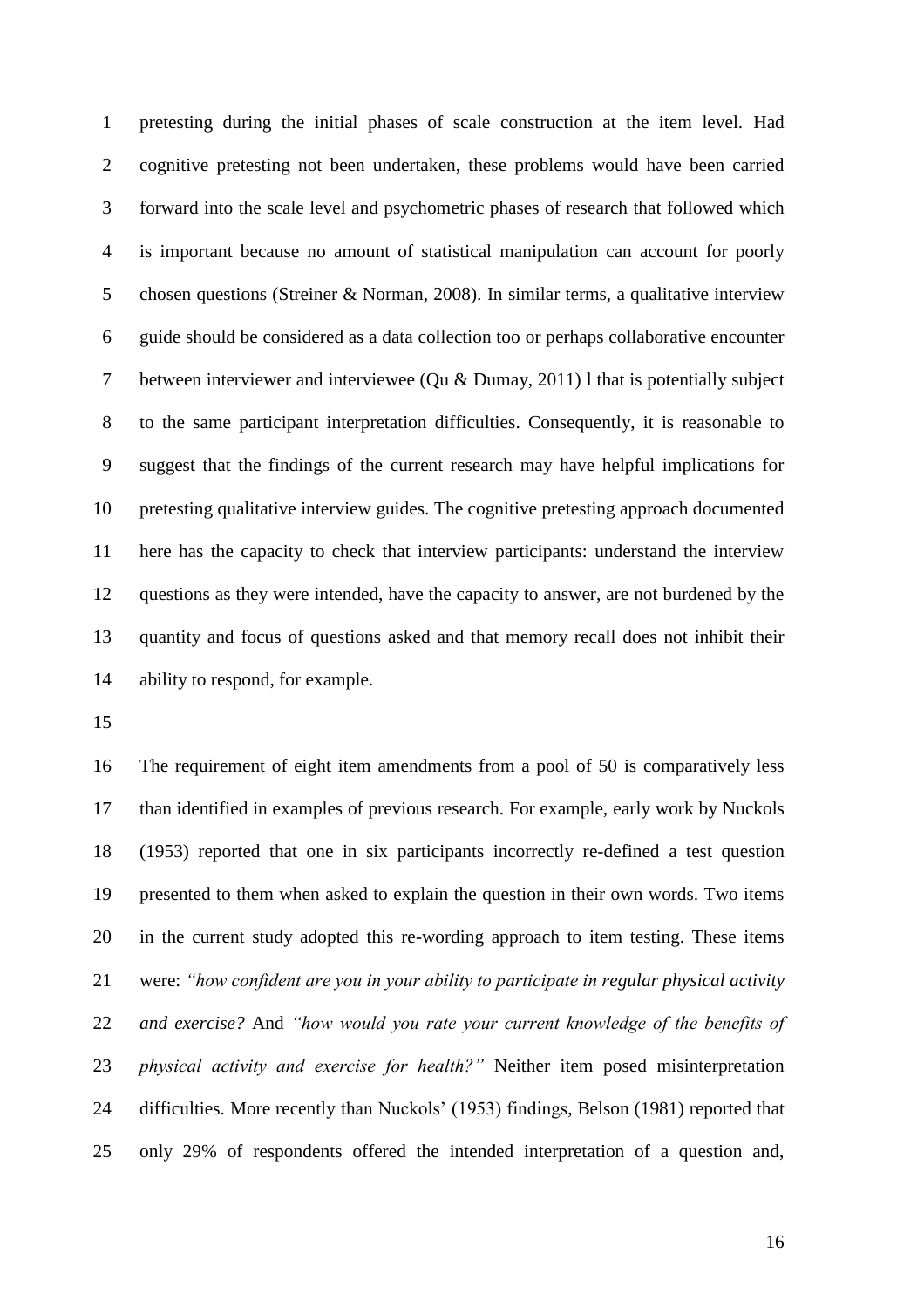moreover, that the highest score of accuracy for any of the questions tested was only 58%. However, it is important to recognise that Belson (1981) chose to test those questions deemed to be particularly problematic from a review of existing measures and that are typical of problematic items. For example, questions that required more than one answer. Such problems were avoided during the construction of the ER-QLS by ensuring that items of this nature were not included in the test pool. This may account for the particularly frequent incidences of misinterpretation reported by Belson (1981) and also reinforces the value of employing a rigorous approach to item construction before commencing pretesting.

 The combination of both think-aloud and probe techniques alongside evolved probe protocols that responded to the changes in the depth of understanding regarding question performance was particularly effective. Specifically, this approach to pretesting allowed for flexibility within an otherwise structured design which complemented the overall rigour of the research in terms of how the data were collected and reported. Previous studies have explored the use of think-aloud technique only (e.g., French, Cook, Mclean, Williams, & Sutton, 2007). However, French et al. (2007) discuss the results within the context of the performance of a Theory of Planned Behaviour questionnaire in much more detail than a critique of the think-aloud pretesting techniques applied. In turn, this limits the learning to be gained from the experiences of applying the think-aloud technique in such a manner. A further limitation, but that is recognised by French et al. (2007) was that utilising the think-aloud approach in isolation required participants to verbalise their thoughts and if this is not done effectively, problems remain undetected. The current study employed both think-aloud and probe techniques and as a consequence this limitation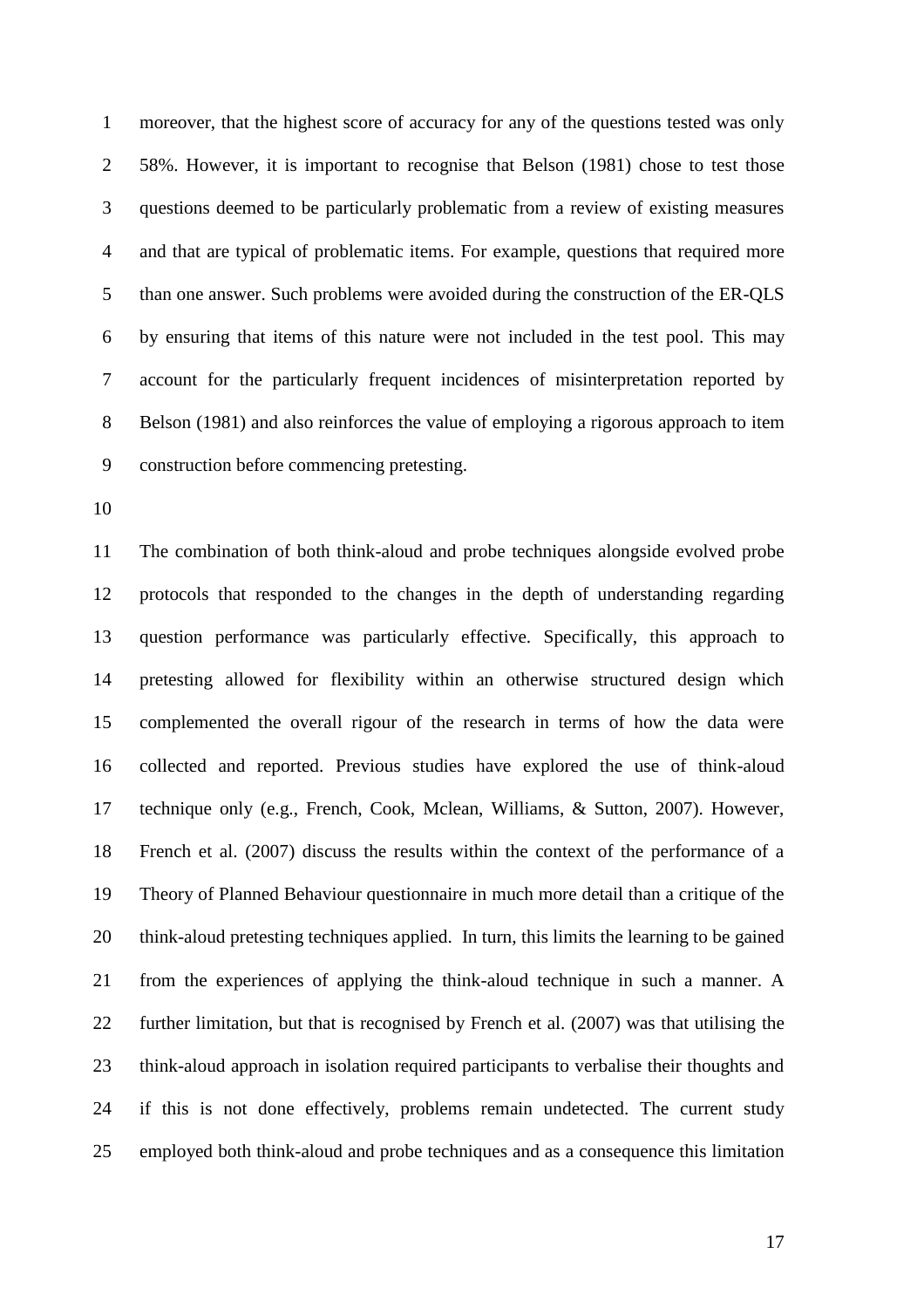was minimised. Furthermore, the results reported in the current study support what 2 has previously been identified as face validity criterion (e.g., Murphy & Davidshofer 2001; Rust & Golombok, 2009) which should be considered an asset to the validity procedures often undertaken during scale development.

 No problems were reported regarding the response options either in terms of understanding the wording or the appropriateness of the question to which they were allocated. The iterative phases of peer debriefing undertaken during the item and response construction phase of the current research undoubtedly contributed to the process of ensuring that the most appropriate response scales were matched with each item. However, the careful selection of response scale options appropriate to the design of the scale under construction, particularly those that have been grounded in scientific research and field tested (Skevington & Tucker, 1999) also reduced the likelihood of respondent error and/or misinterpretation. In addition, the absence of reported difficulty regarding the interpretation or appropriateness of the response scales used in the current study offers support for the use of these response options in the development of new population specific quality of life (QoL) scales. Furthermore, a particular strength of the current study was that the constructed items were tested under three distinct conditions: self-complete, interview and telephone administered. It is more usual that if scales under construction are pre-tested, only a single condition (typically interview-administered) is employed (e.g., Wildy & Clarke, 2009). Pretesting results would suggest that the ER-QLS is suitable to be administered in any of the three conditions as no single method generated distinct difficulty with understanding or interpretation.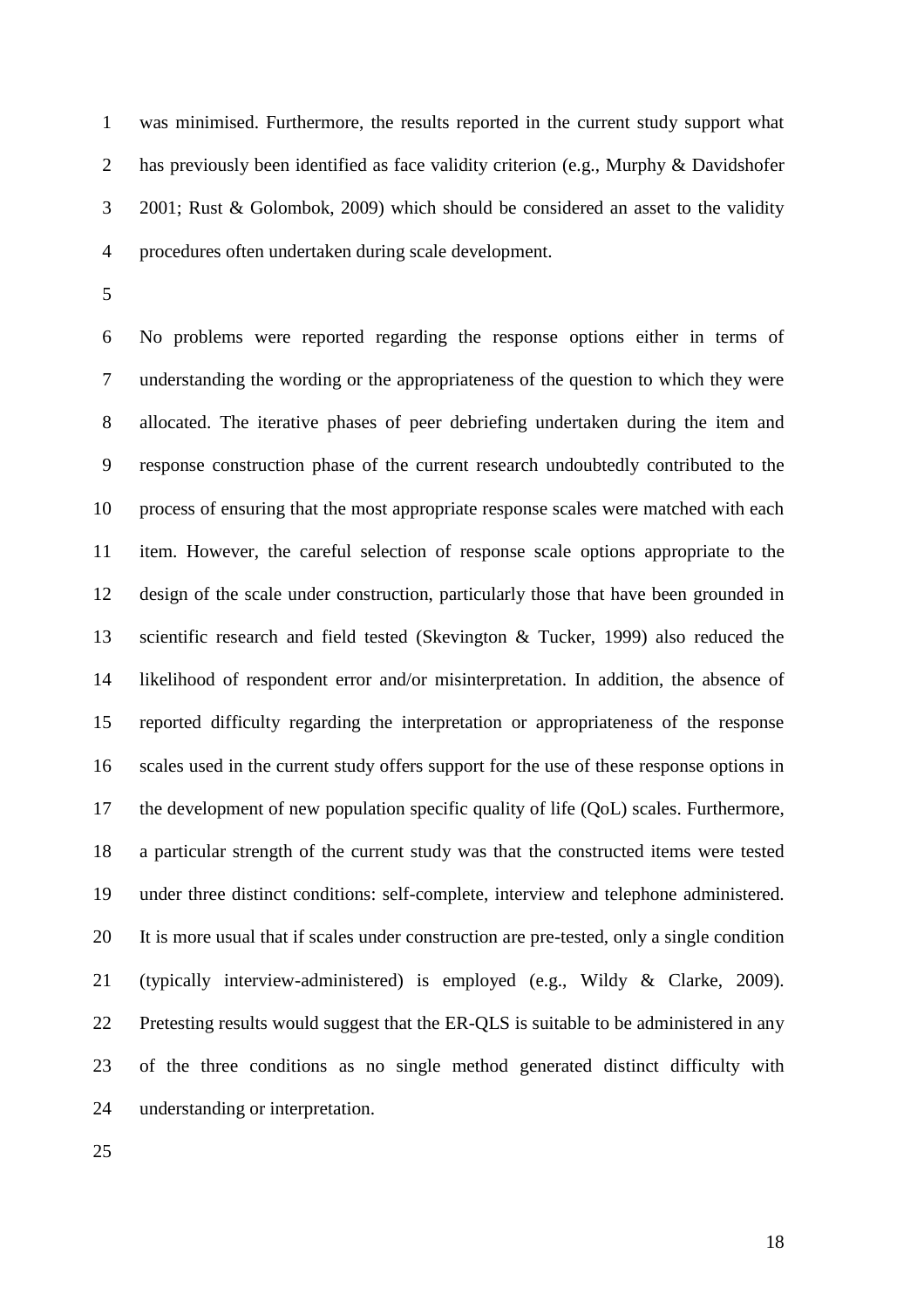Questionnaire data comprise an important part of data collection across a broad range of the science and social science disciplines both for research purposes and in practice. A critical consideration is that the data obtained from such measures are only as valid as the items used to measure them Alaimo et al. (1999). Cognitive pretesting can only serve to identify, not resolve or amend problem items as this is the role of the researcher (Willis, 2005) and therefore, it is critical that items are rigorously constructed and honour good practice of question formulation before reaching the pretesting stage and that they are subject to review and amendment where appropriate thereafter. Typical examples of good practice approaches to question formulation include avoiding ambiguous language or the use of jargon for example (Foddy, 1993; Hague, 1993). Incorporating structured pretesting protocols that identified potential problems with items prior to pretesting combined with both think-aloud and probe questioning techniques facilitated the clarity of data reported. Such clarity of data a) increased the likelihood that recommendations were interpreted appropriately by the researcher, b) facilitated the production of reports that documented the item modifications recommended by respondents and c) supported the clarity of data communicated to the research team for an amendment consensus (Spall & Stephen, 1998; Willis, 2005).

 The probing protocols ensured that an adequate amount of attention was given to assessing the performance of test items and that potential item failures where not overlooked. Additionally, in cases where respondents struggled to think-aloud or the frequency with which they undertook this task reduced, introducing additional probes helped to generate on-going feedback from respondents. In this respect, the think-aloud and probing techniques tended to complement one another and with respect to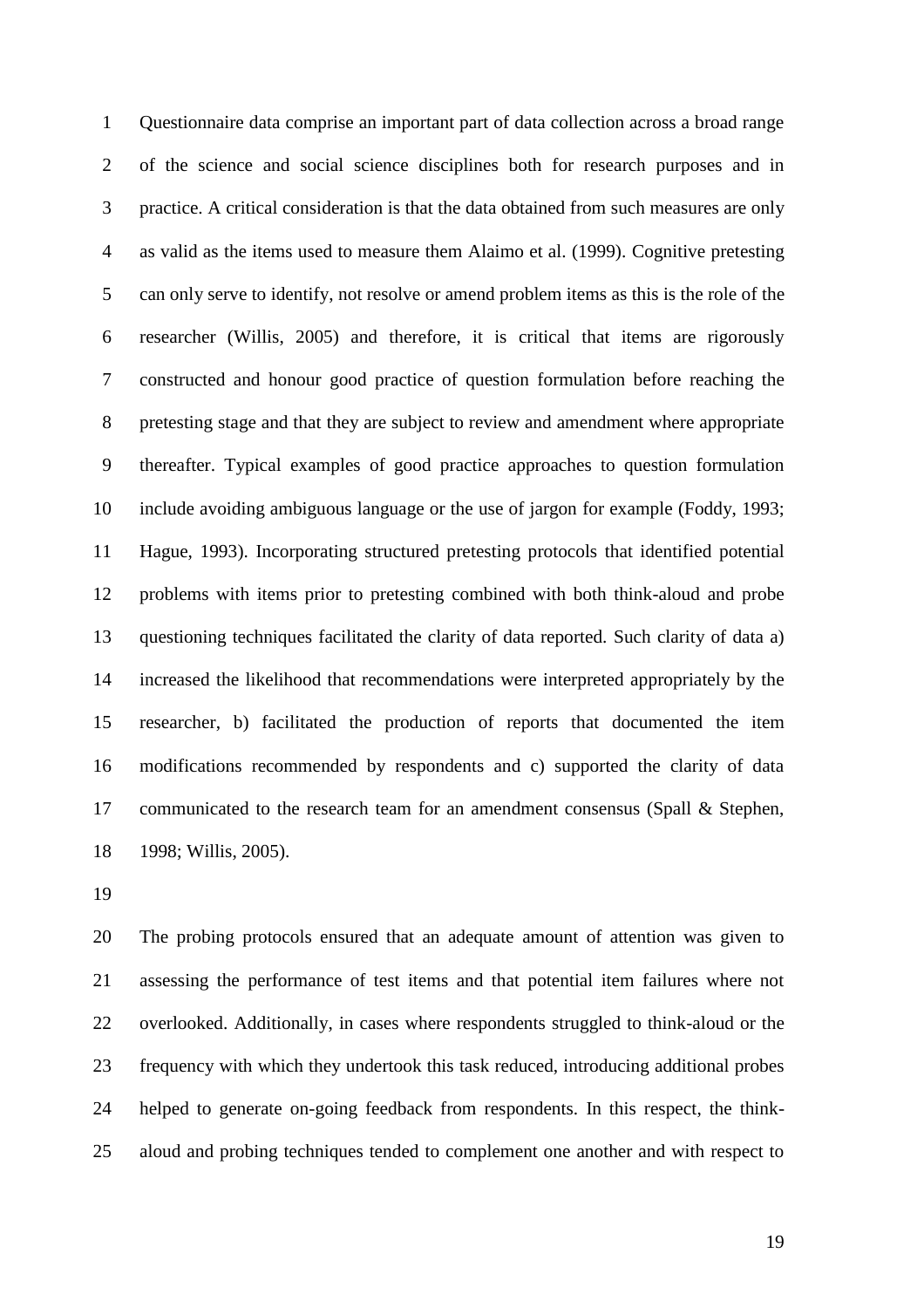the aim of item problem detection, neither approach could be deemed any more effective than the other which has been found previously (Priede & Farrall, 2011). In addition, whilst cognitive pretesting is not a qualitative approach as such, it was considered that the interviewer's expertise in qualitative interviewing contributed to the quality and depth of the feedback provided from participants in each case and in this respect, it is recommended that cognitive interviews are conducted by those with similar expertise.

 In summary, the recommended approaches to cognitive pretesting recommended by Willis (2005) proved effective in testing the item performance and initial acceptability and face validity of the ER-QLS. This approach also established that the ER-QLS may be administered either in self-complete, interview or telephone format. Despite careful planning, cognitive pretesting highlighted problems with eight of 50 questions included in the original item pool (the final validated measure comprises 22 items) which further emphasises the critical necessity to cognitively pre-test scales under construction. In broader terms, the results of the current study support recent findings that both think-aloud and probing approaches to cognitive pretesting that are guided by the recommendations of Willis (2005) are effective at detecting item problems (Buers, Triemstra, Bloemendal, Zwijnenberg, Hendricks & Delnoj, 2014). Although it is recognised that this approach may be best suited to pretesting scales that are designed to measure similar multi-faceted constructs to that of life-quality and as such this is worthy of further exploration. Whilst it has been recognised that cognitive interviewing may be as much an art as it is science (Beatty & Willis, 2007) - and arguably therefore make attempts at developing a consistent approach problematic. It is intended that the current findings will add to the growing evidence-base for the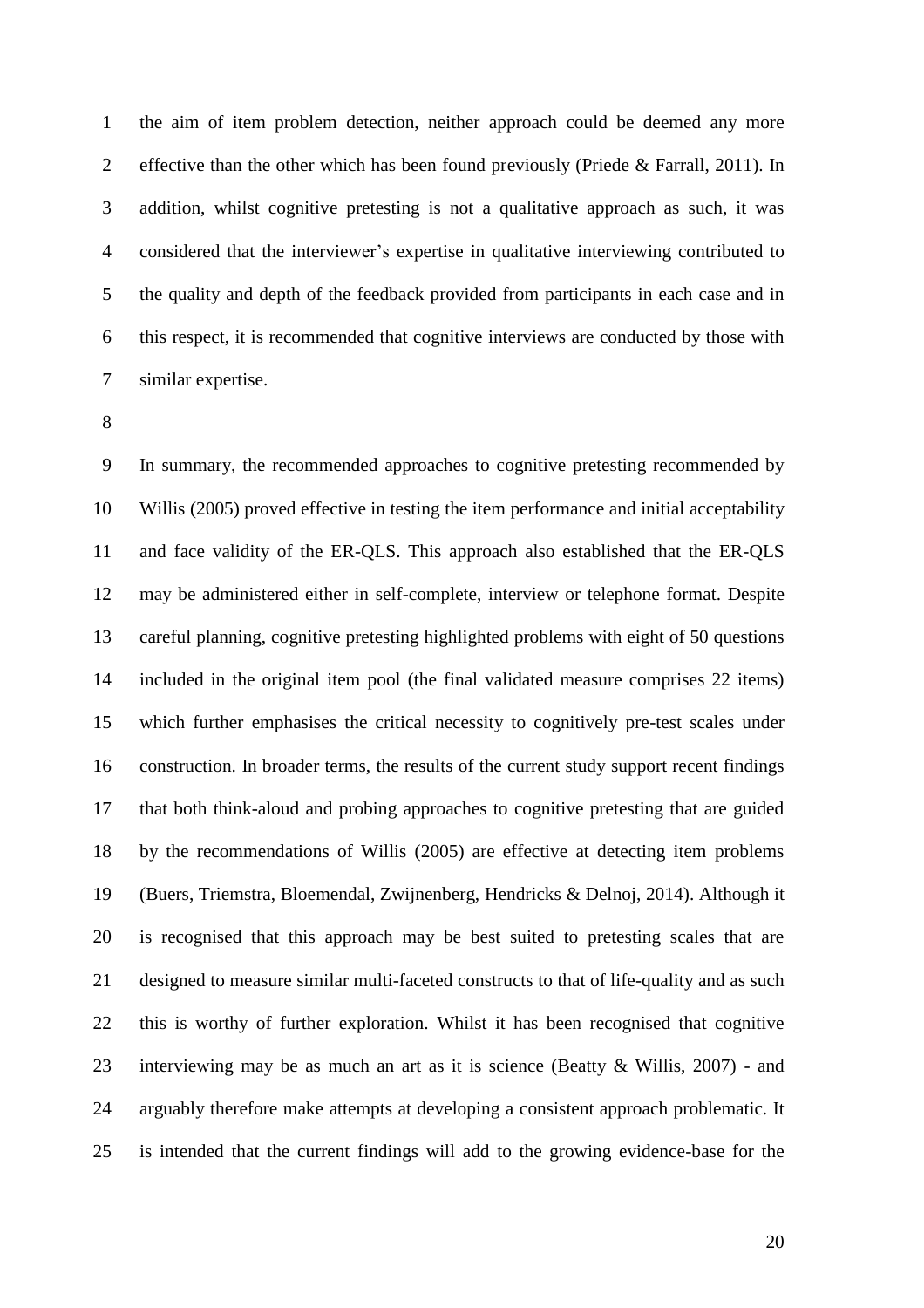| $\mathbf{1}$   | value of pretesting such that it is not omitted from scale construction. Whilst guidance |
|----------------|------------------------------------------------------------------------------------------|
| $\overline{2}$ | on pretesting is available in the literature (one of the most comprehensive being        |
| 3              | Willis's 2005 proposals), mobilising such guidance into examples of empirical field      |
| $\overline{4}$ | testing is in its infancy. This lack of specific guidance form the field may account for |
| 5              | cognitive pretesting seemingly not comprising a standard part of the development         |
| 6              | process of survey instruments despite this recommendation previously (Collins,           |
| $\tau$         | 2003). There is a critical and exciting opportunity to develop the evidence-base for     |
| 8              | examples of rigorous, detailed and effective approaches to the pretesting of survey      |
| 9              | and scale items. The findings from the current paper contribute to support for the use   |
| 10             | of Willis' (2005) recommendations; perhaps especially for multi-faceted scales as a      |
| 11             | robust practical and effective method for researchers and practitioners to follow.       |
| 12             |                                                                                          |
| 13             |                                                                                          |
|                |                                                                                          |

- 
- 
-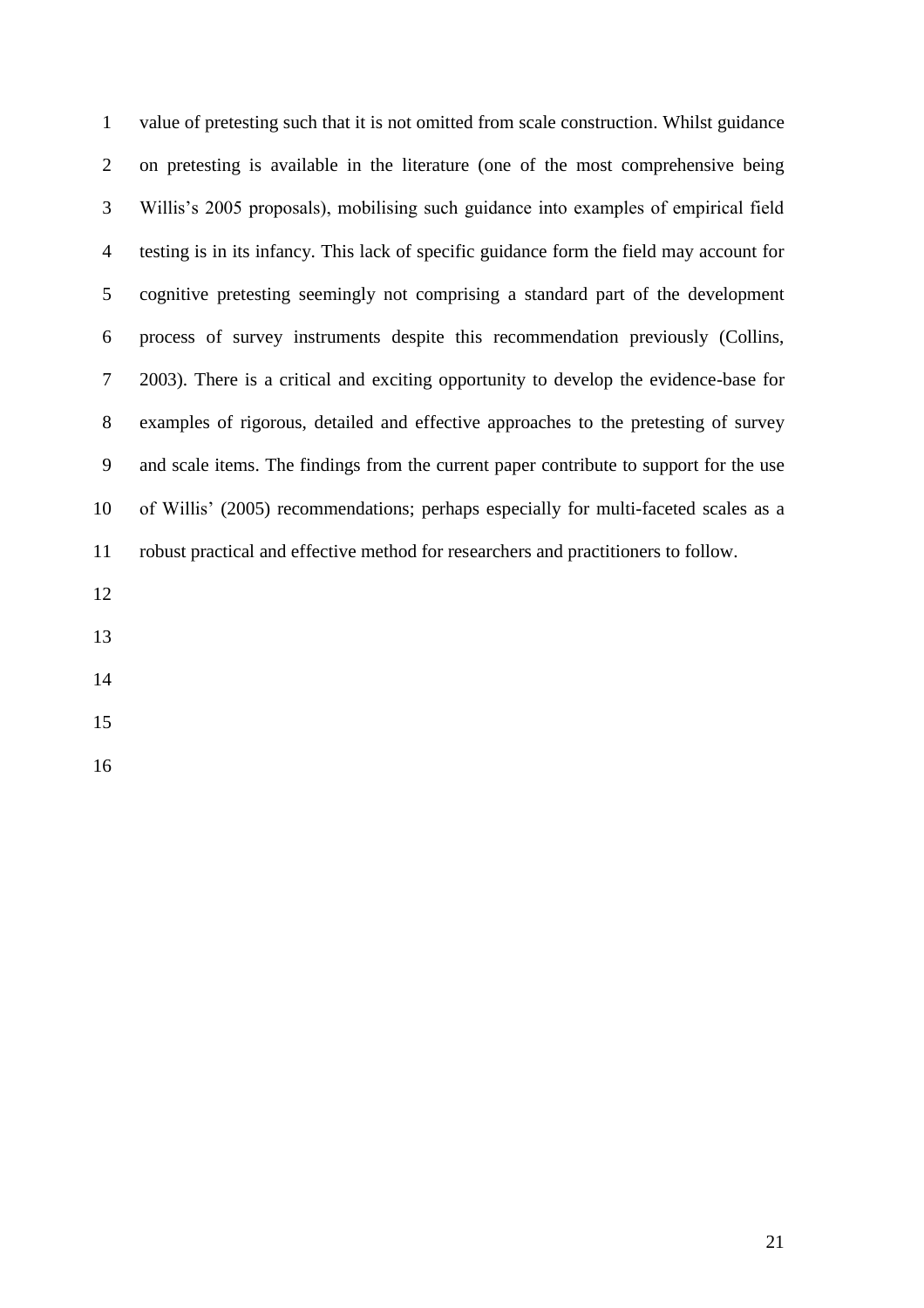# **References**

| Alaimo, K., Olson, C. M., & Frongillo, E.A. (1999). Importance of cognitive testing    |
|----------------------------------------------------------------------------------------|
| for survey items: an example from food security questions. Journal of                  |
| Nutrition Education, 31, 5, 269-275.                                                   |
|                                                                                        |
| Beatty, P. C. & Willis, G.B. (2002). Research synthesis: the practice of cognitive     |
| interviewing. Public Opinion Quarterly, 71, 2, 287-311.                                |
|                                                                                        |
| Beatty, P. C. & Willis, G. B. (2007). Research synthesis: the practice of cognitive    |
| interviewing. Public Opinion Quarterly, 71(2), 287-311.                                |
|                                                                                        |
| Belson, W.A. (1981). The design and understanding of survey questions. Aldershot:      |
| Gower.                                                                                 |
|                                                                                        |
| Berrigan, D., Forsyth, B., Helba, C., Levin, K., Norberg, A., and Willis, G.B. (2010). |
| Cognitive testing of physical activity and acculturation questions in recent           |
| long-term Latino immigrants. BMC Public Health, 10, 2-14.                              |
|                                                                                        |
| Blair, J. & Presser, S. (1993). Survey procedures for conducting cognitive interviews  |
| to pretest questionnaires: a review of theory and practice. Proceedings of the         |
| Section on Survey Research Methods of the American Statistical Association,            |
| 370-375.                                                                               |
|                                                                                        |
| Braun, V. & Clarke, (2014). Successful qualitative research: a practical guide for     |
| beginners. London: Sage.                                                               |
|                                                                                        |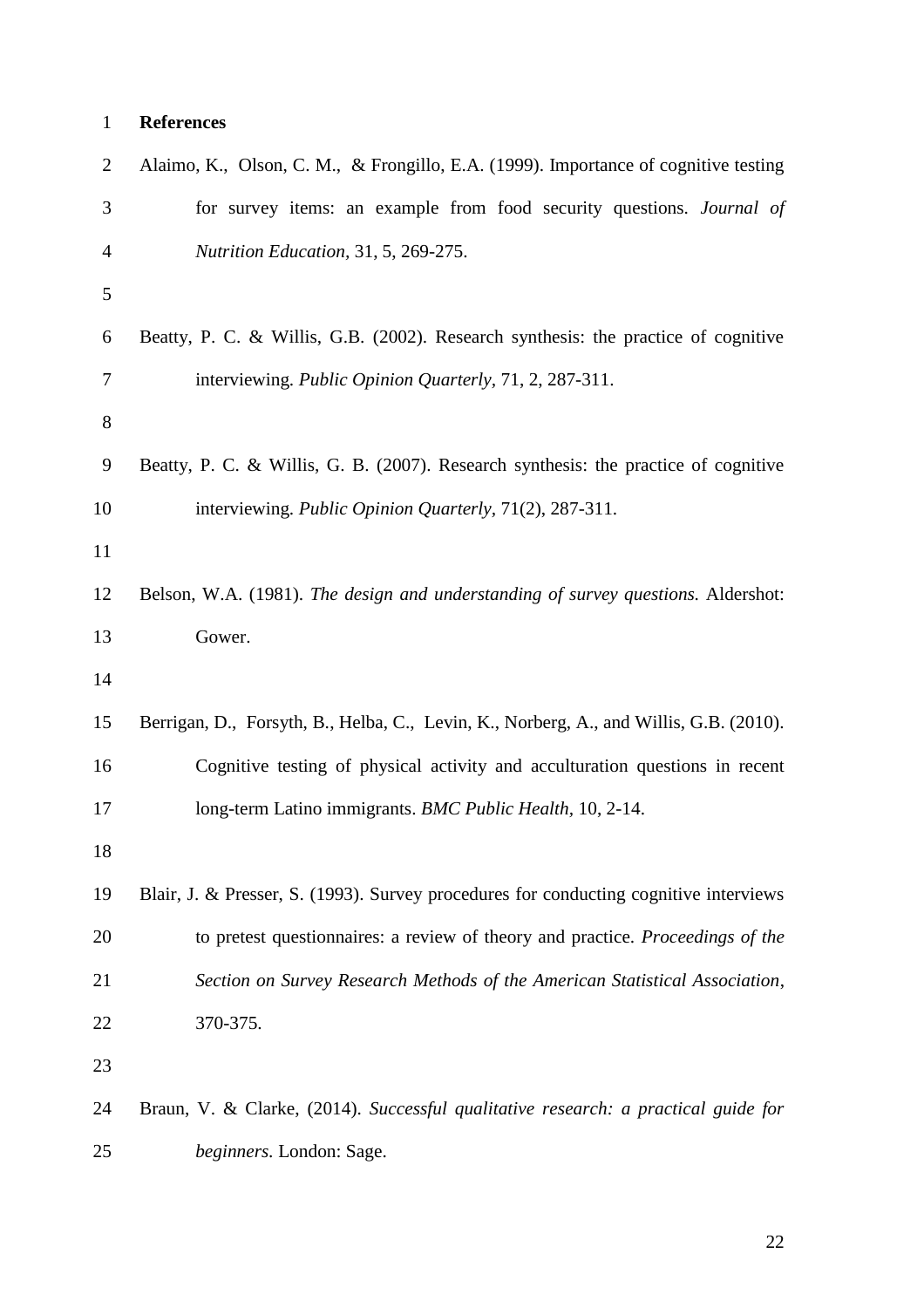| $\overline{2}$ | Buers, C., Triemstra, M., Bloemendal, E., Zwijnenberg, N. C., Hendricks M. &            |
|----------------|-----------------------------------------------------------------------------------------|
| 3              | Delnoj, D. M. J. (2014). The value of cognitive interviewing for optimizing a           |
| 4              | patient experience survey. International Journal of Social Research                     |
| 5              | Methodology 17(4), 325-340.                                                             |
| 6              |                                                                                         |
| 7              | Census Programme (2011). Final recommended questions for the 2011 census in             |
| 8              | Retrieved<br>health<br>from<br>England<br>Wales:<br>and                                 |
| 9              | http://www.ons.gov.uk/ons/guide-method/census/2011/the-2011-census/2011-                |
| 10             | census-questionnaire-content/question-and-content-recommendations-for-                  |
| 11             | 2011/final-recommended-questions-2011---health.pdf.                                     |
| 12             |                                                                                         |
| 13             | Collins, D. (2003). Pretesting survey instruments: an overview of cognitive methods.    |
| 14             | Quality of Life Research, 12, 229-238.                                                  |
| 15             |                                                                                         |
| 16             | De Leeuw, E.D. (2001). Reducing missing data in surveys: an overview of                 |
| 17             | methods. Quality and Quantity, 35, 147-160.                                             |
| 18             |                                                                                         |
| 19             | De Silva, M. J., Harpham, T., Tuan, T., Bartolini, R., Penny, M. E., & Huttly, S. R.    |
| 20             | (2006). Psychometric and cognitive validation of a social capital measurement           |
| 21             | tool in Peru and Vietnam. Social Science and Medicine, 62, 941-953.                     |
| 22             |                                                                                         |
| 23             | Drennan, J. (2003). Cognitive interviewing: verbal data in the design and pretesting of |
| 24             | questionnaires. Journal of Advanced Nursing, 42, 57-63.                                 |
| 25             |                                                                                         |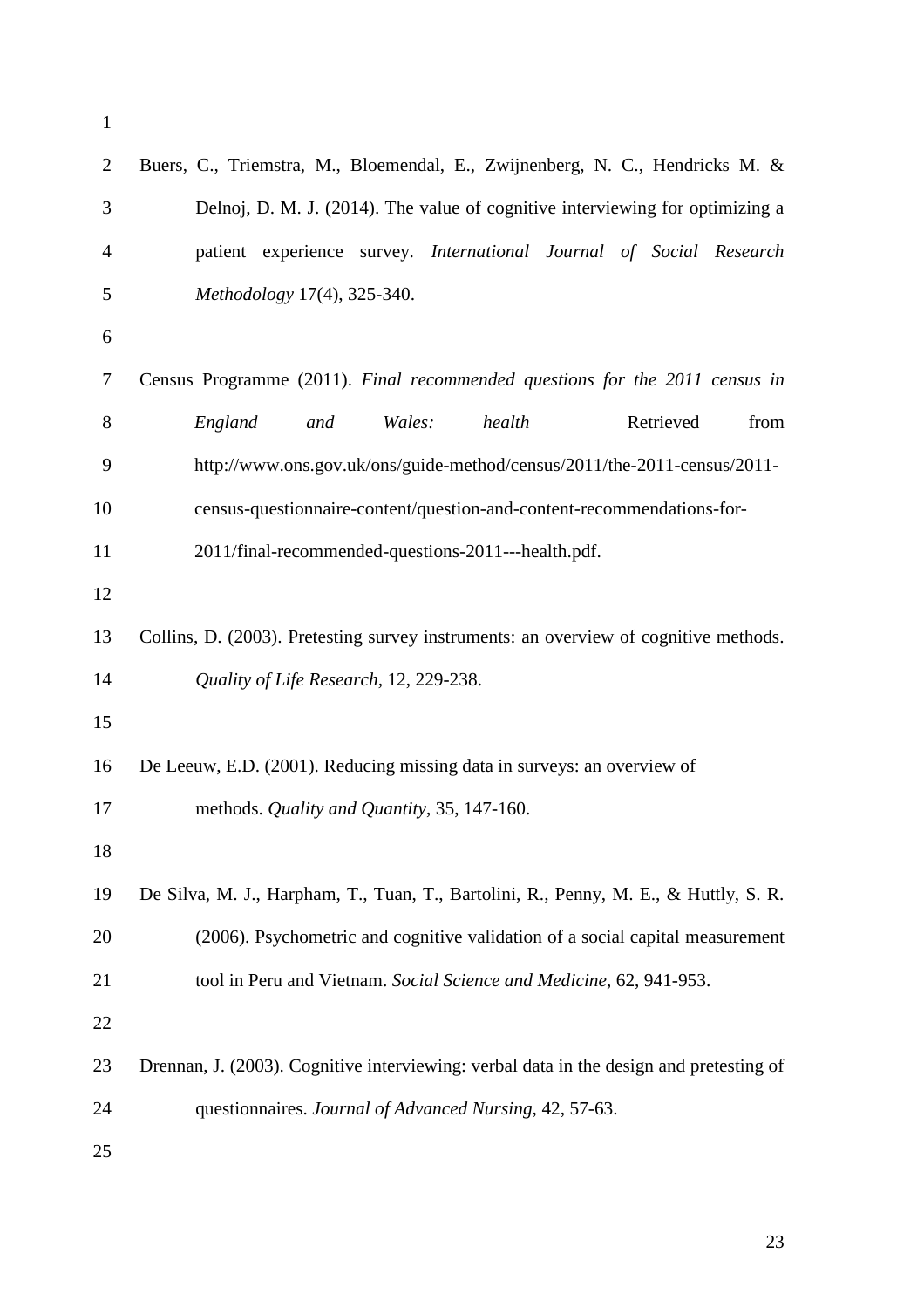| $\mathbf{1}$   | Dugdill. L., Graham, R. C., & McNair, F. (2005). Exercise referral: the public health   |
|----------------|-----------------------------------------------------------------------------------------|
| $\overline{2}$ | panacea for physical activity promotion? A critical perspective of exercise             |
| 3              | referral schemes; their development and evaluation. <i>Ergonomics</i> , 48, 1390-       |
| $\overline{4}$ | 1410.                                                                                   |
| 5              |                                                                                         |
| 6              | Foddy, W. (1993). Constructing questions for interviews and questionnaires. Theory      |
| 7              | and practice in social research. London: Cambridge University Press.                    |
| $8\,$          |                                                                                         |
| 9              | French, R.C., McLean, M., Williams, M., & Sutton, S. (2007). What do people think       |
| 10             | about when they answer theory of planned behaviour questionnaires? A                    |
| 11             | 'think-aloud' study. Journal of Health Psychology, 12(4), 672-687.                      |
| 12             |                                                                                         |
| 13             | Greco, L. D. & Walop, W. (1987). Questionnaire development: the pretest. Canadian       |
| 14             | Medical Association Journal, 136, 1025-1026.                                            |
| 15             |                                                                                         |
| 16<br>17       | Hague, P. (1993). Questionnaire design. London: Kogan Page Limited.                     |
| 18             | Hansen, E. C. (2006). Successful qualitative health research. A practical introduction. |
| 19             | London: Open University Press.                                                          |
| 20             |                                                                                         |
| 21             | Hilton, C. E., Minniti, A., & Trigg, R. (2014). Psychometric properties of the exercise |
| 22             | referral quality of life scale (ER-QLS): a psychological measurement tool               |
| 23             | specifically for exercise referral. Health Psychology Open. Retrieved from              |
| 24             | http://hpo.sagepub.com/content/2/2/2055102915590317.full.pdf+html                       |
| 25             |                                                                                         |
| 26             | Holloway, I. (1997). Basic Concepts of qualitative research. London: Blackwell          |
| 27             | Science.                                                                                |
| 28             |                                                                                         |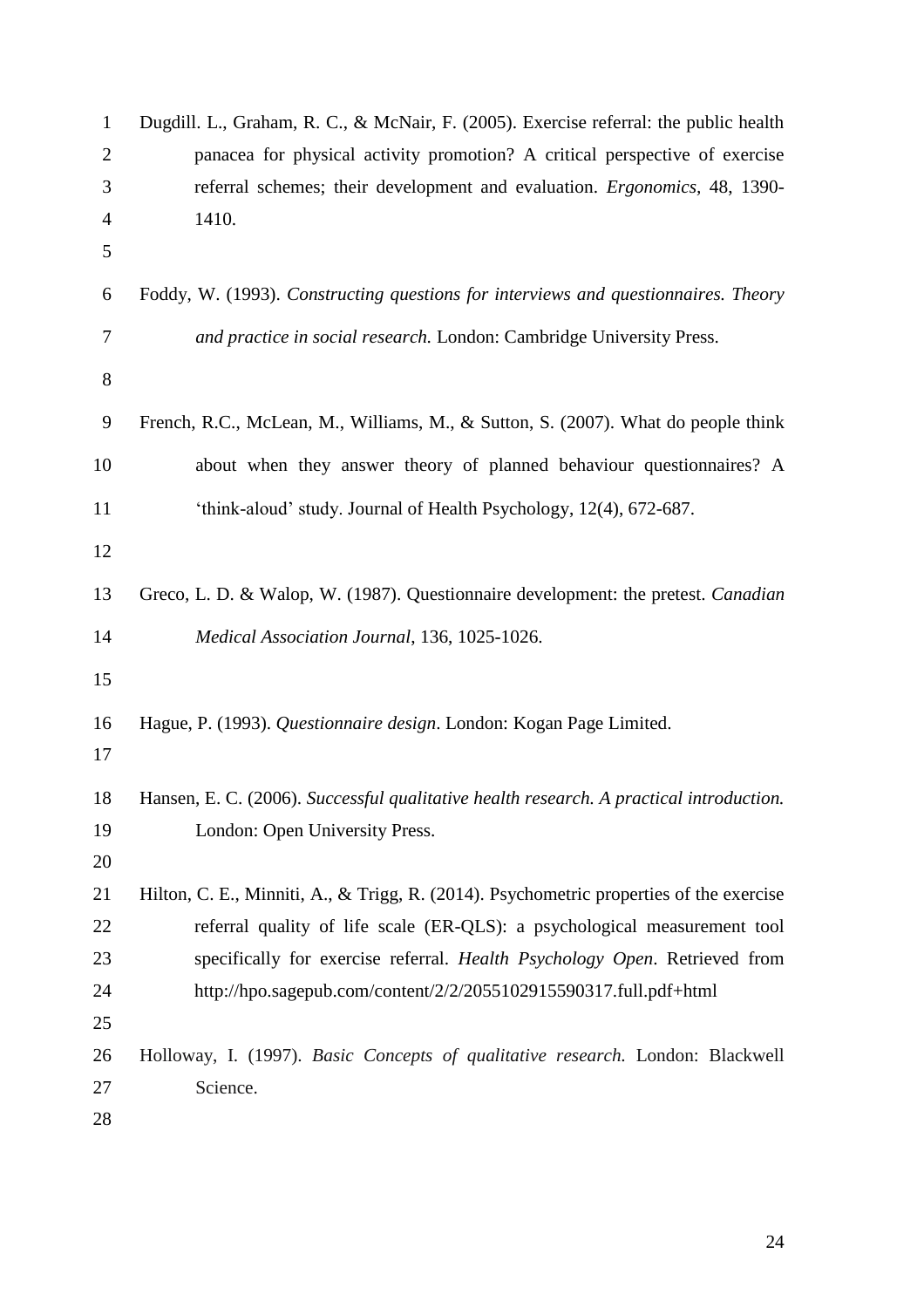| $\mathbf{1}$   | Hunt, S.D., Sparkman, R.D., & Wilcox, J.B. (1982). The pretest in survey research:    |
|----------------|---------------------------------------------------------------------------------------|
| $\overline{2}$ | issues and preliminary findings. Journal of Marketing Research XIX, 269-273.          |
| 3              |                                                                                       |
| $\overline{4}$ | James, D.V.B., Johnston, L.H., Crone, D., Sidford, A.H., Gidlow, C. Morris, C &       |
| 5              | Foster, C. (2008). Factors associated with physical activity referral uptake and      |
| 6              | participation. Journal of Sports Sciences, 26(2), 217-224.                            |
| $\tau$         |                                                                                       |
| 8              | Jobe, J. B. & Mingay, D. J. (1989). Cognitive research improves questionnaires.       |
| 9              | American Journal of Public Health 79, 1053-5.                                         |
| 10             |                                                                                       |
| 11             | National Institute for Health and Clinical Excellence (NICE) (2014) Exercise Referral |
| 12             | Schemes to Promote Physical Activity. London: The Stationery Office.                  |
| 13             |                                                                                       |
| 14             | Nuckols, R.C. (1953). A note on pretesting public opinion questions. Journal of       |
| 15             | Applied Psychology, 37, 119-120.                                                      |
| 16             |                                                                                       |
| 17             | Oppenheim, A. N. (1992). Questionnaire design, interviewing and attitude              |
| 18<br>19       | measurement new edition. Continuum: London.                                           |
| 20             | Park, H., Sha, M., M. & Pan, Y. (2014). Investigating validity and effectiveness of   |
| 21             | cognitive interviewing as a pretesting method for non-English questionnaires:         |
| 22             | Findings from Korean cognitive interviews. International Journal of Social            |
| 23             | Research Methodology 17(6), 643-658.                                                  |
| 24             |                                                                                       |
| 25             | Presser, S., Couper, M.P., Lessler, J.T., Martin, E., Martin, J., Rothgeb, J. M., &   |
| 26             | Singer, E. (2004). Methods for testing and evaluating survey questions. Public        |
| 27             | Opinion Quarterly 68(1), 109-30.                                                      |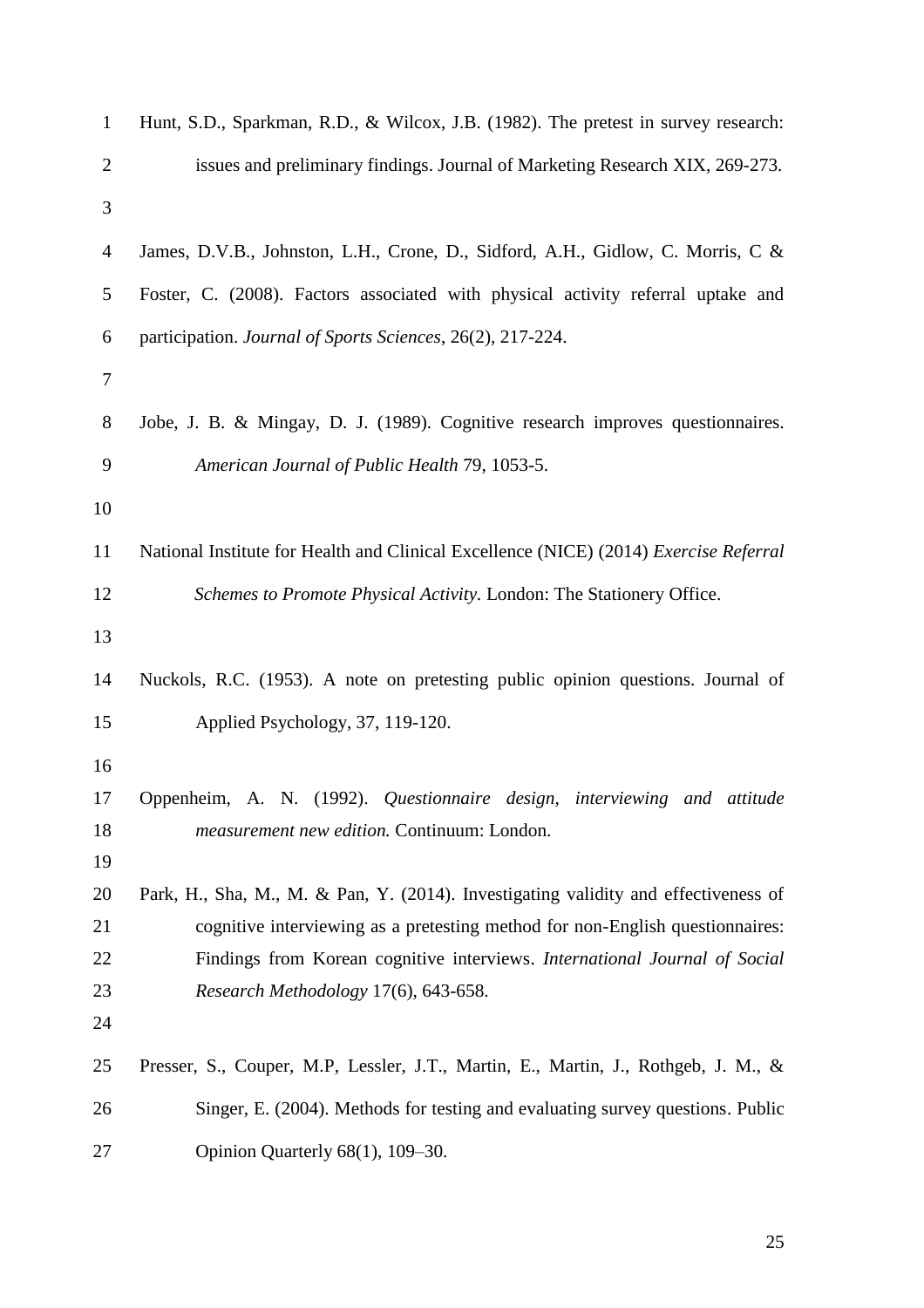| $\mathbf{1}$              |                                                                                                                                                                                                                                                                                         |
|---------------------------|-----------------------------------------------------------------------------------------------------------------------------------------------------------------------------------------------------------------------------------------------------------------------------------------|
| $\overline{2}$            | Priede, C. & Farrall, S. (2011). Comparing results from different styles of cognitive                                                                                                                                                                                                   |
| 3                         | interviewing: 'verbal probing' vs. 'thinking aloud.' International Journal of                                                                                                                                                                                                           |
| 4                         | Social Research Methodology 14(4), 271-287.                                                                                                                                                                                                                                             |
| 5                         |                                                                                                                                                                                                                                                                                         |
| 6                         | Sandy Q. Qu, John Dumay, (2011). The qualitative research interview. Qualitative                                                                                                                                                                                                        |
| 7                         | Research in Accounting & Management, $8(3)$ , $238 - 264$ .                                                                                                                                                                                                                             |
| $8\,$                     |                                                                                                                                                                                                                                                                                         |
| 9<br>10<br>11<br>12<br>13 | Skevingon, S. M., Lofty, M., & O'Connell, K.A. (1994). The World Health<br>Organization's WHOQOL-BREF quality of life assessment: Psychometric<br>properties and results of the international field trial. A report from the<br>WHOQOL Group. Quality of Life Research, 13(2), 299-310. |
| 14                        | Skevington, S. M. & Tucker, C. (1999). Designing response scales for cross-cultural                                                                                                                                                                                                     |
| 15                        | use in health care: data from the development of the UK WHOQOL. British                                                                                                                                                                                                                 |
| 16                        | Journal of Medical Psychology, 72, 51-61.                                                                                                                                                                                                                                               |
| 17<br>18<br>19<br>20      | Spall, S., & Stephen, F. (1998). Peer debriefing in qualitative research: Emerging<br>operational models, <i>Qualitative Enquiry</i> , 4(2), 280-292.                                                                                                                                   |
| 21<br>22<br>23<br>24      | Streiner, D. L., & Norman, G. R. (2008). Health measurement scales: A practical<br>guide to their development and use. (4th ed.). New York: Oxford University<br>Press.                                                                                                                 |
| 25                        | Subar, A. F., Thompson, F. E., Smith, A. F., Jobe, J. B., Ziegler, R. G., Potischman,                                                                                                                                                                                                   |
| 26                        | N., Schatzkin, A.,Harlan, L. C. (1999). Improving food frequency                                                                                                                                                                                                                        |
| 27                        | questionnaires: a qualitative approach using cognitive interviewing. Journal of                                                                                                                                                                                                         |
| 28                        | the American Dietetic Association, 95(7), 781-788.                                                                                                                                                                                                                                      |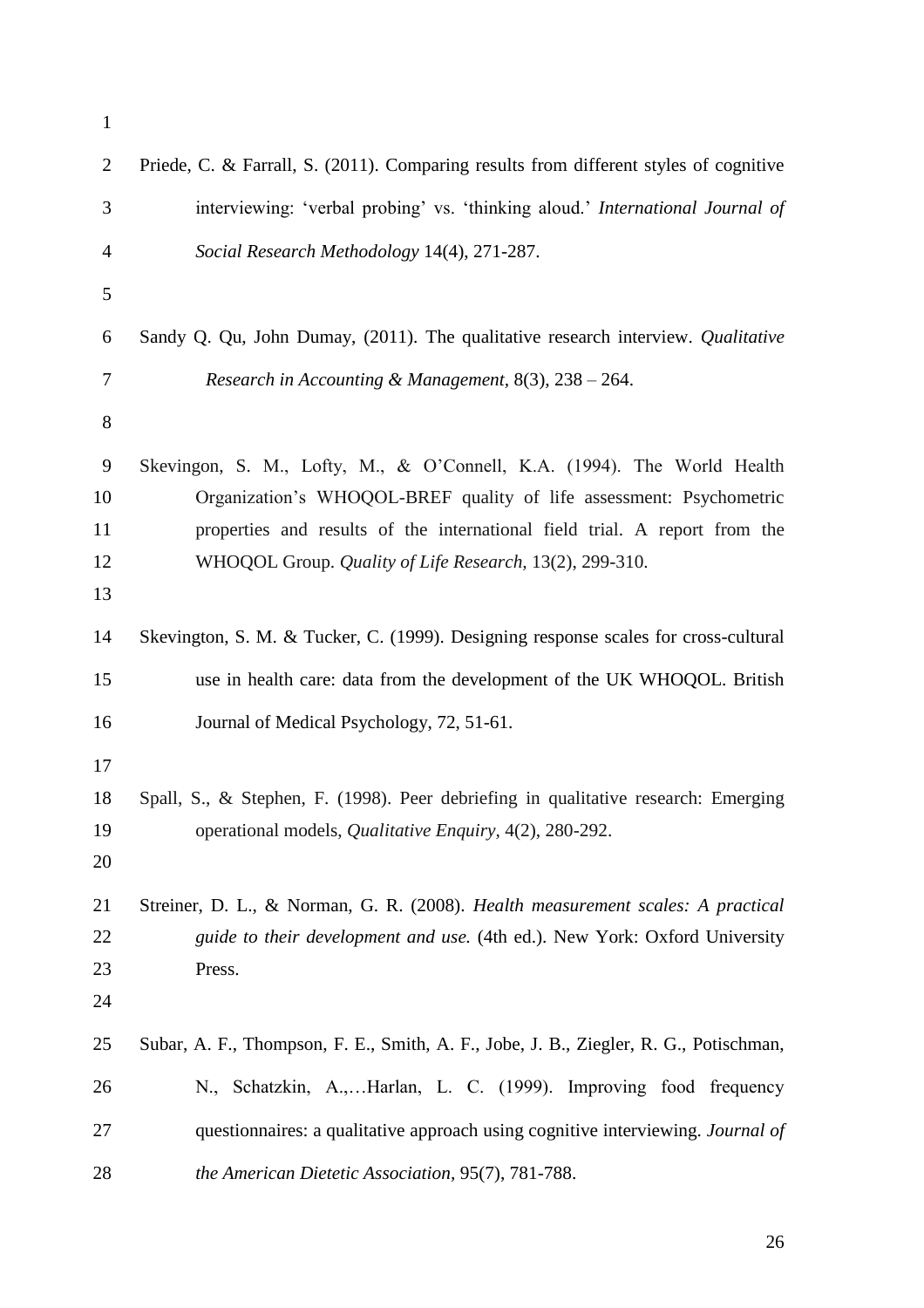| $\mathbf{1}$   | Sudnman, S., Bradburn, N. M., & Schwartz, N. (1996). Thinking about answers: the     |
|----------------|--------------------------------------------------------------------------------------|
| $\overline{2}$ | application of cognitive processes to survey methodology. San Francisco:             |
| 3              | Jossey-Bass.                                                                         |
| $\overline{4}$ |                                                                                      |
| 5              | Vis-Visschers, R., & Meertens, V. (2013). Evaluating the cognitive interviewing      |
| 6              | reporting framework (CIRF) by rewriting a Dutch pretesting report of a               |
| 7              | European health survey questionnaire. Methodology, 9(3), 104-112.                    |
| $8\,$          |                                                                                      |
| 9              | Willis, G. (1994). Cognitive interviewing and questionnaire design: a training       |
| 10             | <i>manual.</i> Cognitive methods staff working paper series, No. 7. Hyattsville,     |
| 11             | MD: National Center for Health Statistics.                                           |
| 12             |                                                                                      |
| 13             | Willis, G.B. (2005). Cognitive interviewing. A tool for improving questionnaire      |
| 14             | design. London: Sage.                                                                |
| 15             |                                                                                      |
| 16             | Willis, G. B., Royston, P., & Bercini D. (1991). The use of verbal report methods in |
| 17             | the development and testing of survey questionnaires. Applied Cognitive              |
| 18             | Psychology, 5, 251-67.                                                               |